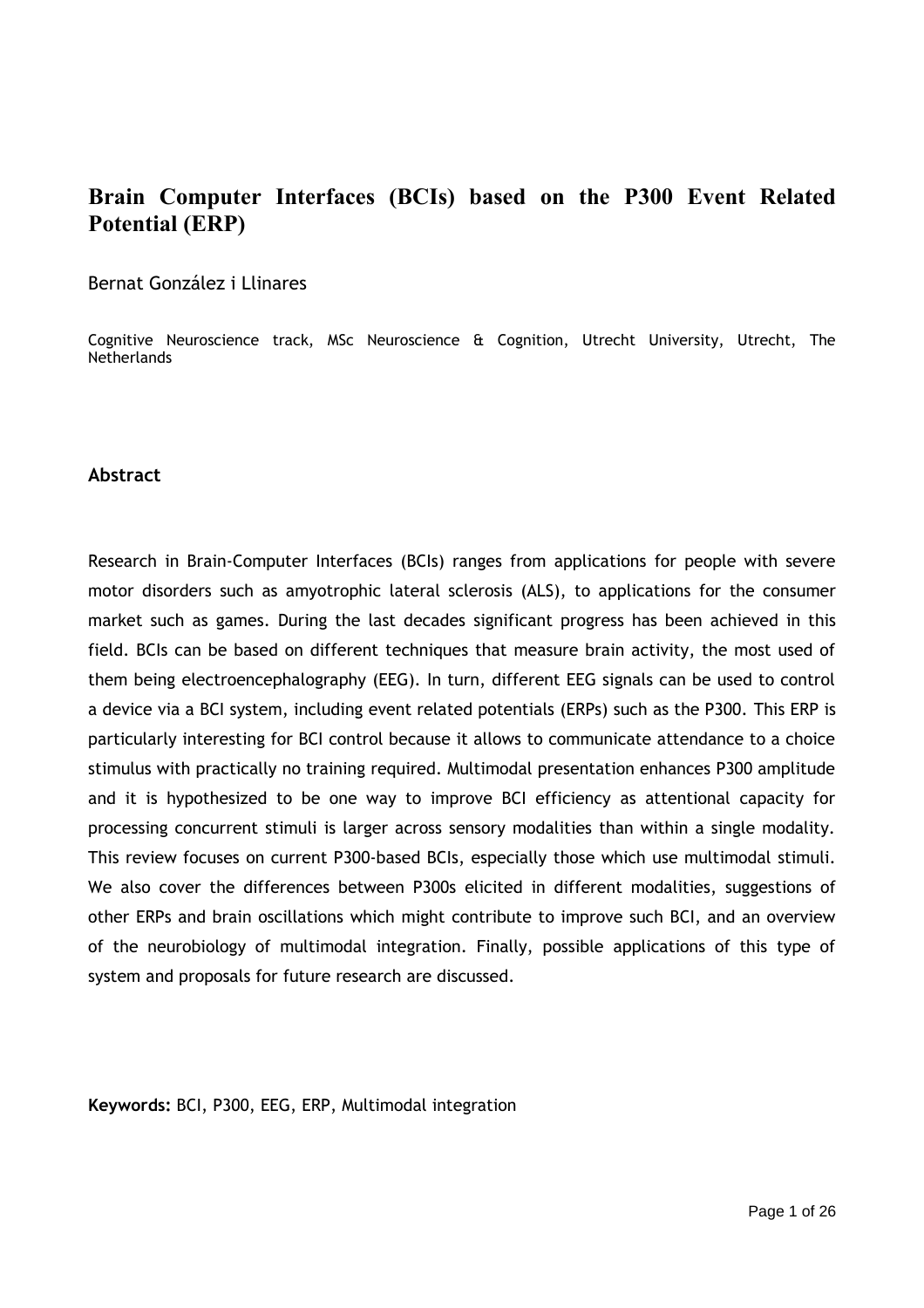# **INDEX**

| Assistive technologies and mainstream applications18 |
|------------------------------------------------------|
|                                                      |
|                                                      |
|                                                      |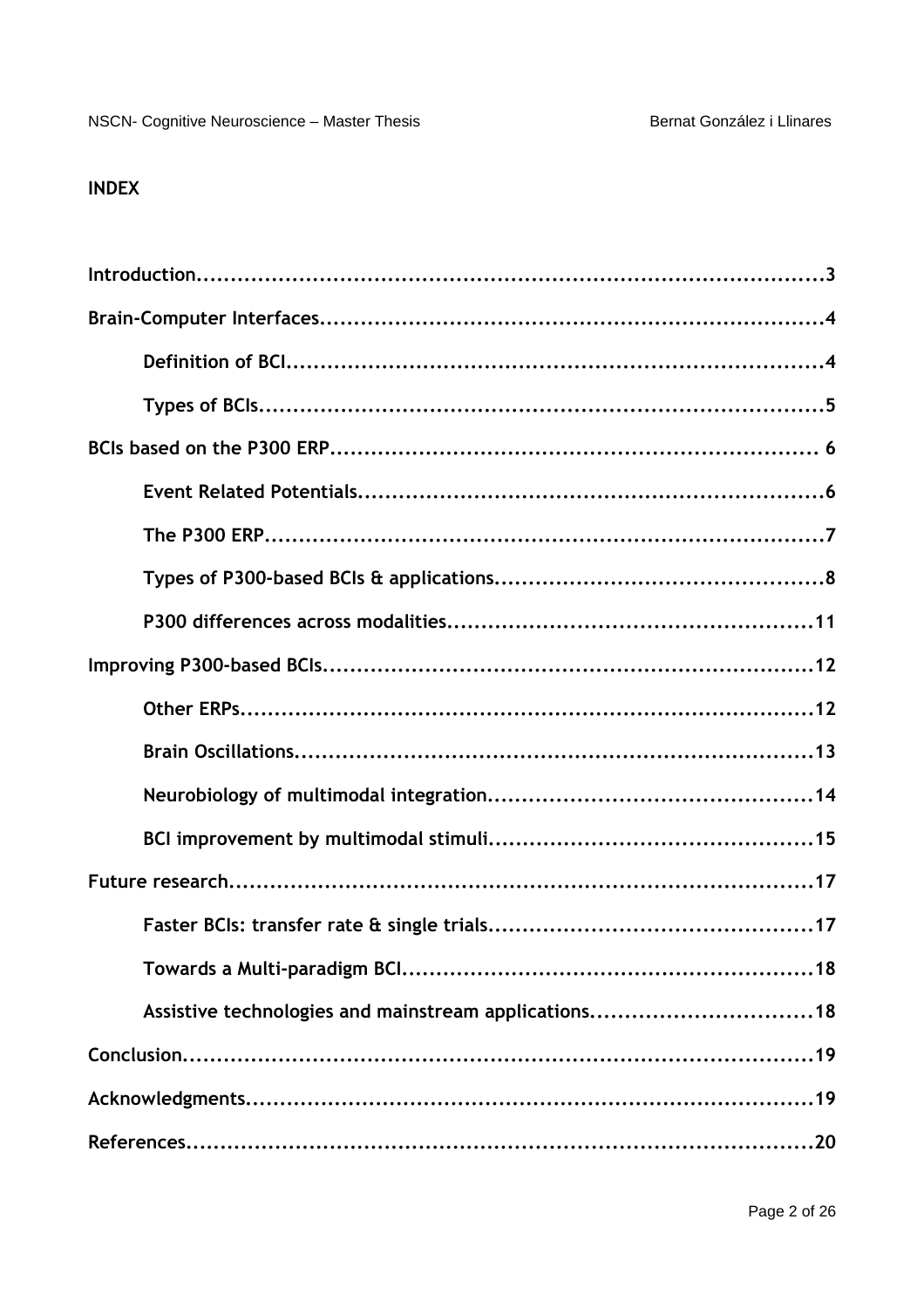## **Introduction**

A Brain Computer Interface (BCI) is a communication system that allows to control an external device by brain activity without the use of the normal pathway involving also peripheral nerves and muscles (Wolpaw et al., 2002). Thus, BCIs can assist or even augment human cognitive or sensory-motor functions (Wolpaw et al., 2002; Birbaumer, 2006; Millán et al., 2010), or just become a new way of human-computer interaction, for instance in gaming (Allison et al., 2007; Allison et al., 2007b; Nijholt & Tan, 2007; Nijholt et al., 2008; Reuderink, 2008; for review see Bos et al., 2010). Since the mid-90's neuroprosthetic applications are developed for people with severe motor disorders (Hochberg et al., 2006). This breakthrough in BCI research is due to multidisciplinary contributions from Cognitive Neuroscience, Computer Science, Engineering or Mathematics.

Different non-invasive techniques can be used to channel brain activity. The most studied of them is electroencephalography (EEG) due to its fine temporal resolution and despite disadvantages like low spatial resolution, non-stationarity (i.e. high variability over time and space), or presence of artifacts introduced by eye movements. Within EEG there are several electrophysiological characteristics that can be applied to control a BCI system. One of them, the P300 event related potential (ERP), was first reported by Sutton et al. 45 years ago, first used in a BCI 22 years ago (Farwell & Donchin, 1988), and in the past 5 years it has experienced a research boom. Its name is due to its occurrence around 300 ms after presentation of a cognitively salient and/or unexpected stimulus. The P300 is particularly interesting for BCI control because it is a consistent response (Guan et al., 2004) and it allows to communicate attendance to a choice stimulus with the asset that users do not need training. Nonetheless, P300-based BCIs rely also on other ERPs and can be affected by changes in attention, motivation and/or tiredness (Wolpaw et al., 2002).

The P300 component is measured by assessing its amplitude and latency. According to these characteristics two subcomponents have been distinguished: P3a and P3b (Polich, 2007). Each subcomponent has been attributed different neuropsychological and neural circuitry foundations, the P3a being earlier and passive while the P3b comes later and it needs an active subject role (Mühl et al., 2010). How exactly and why the brain produces this ERP remains undetermined. Amplitude, shape and topography of the P300 are influenced by various factors, such as the target-to-standard ratio, the presentation modality, attendance and task relevance. Moreover, multimodal presentation enhances P300 amplitude (Brouwer et al., 2010) and it is hypothesized to be one way to improve BCI efficiency as attentional capacity for processing concurrent stimuli is larger across sensory modalities than within a single modality (Talsma et al., 2006; Green et al., 2006; Moran et al., 2008). The extent and the mechanisms by which factors such as attention or multimodal stimuli influence BCI operation still need to be investigated further. Current real-life application also needs to be improved. Examples of such applications are word-spelling devices (Farwell & Donchin, 1988), wheelchair control (Rebsamen et al., 2007), or games such the *MindGame* (Finke et al. 2009).

Current BCI systems have certain disadvantages like low transfer rates, which limit their widespread application. Future research should try to improve transfer rates and accuracy, but as this avenue is prone to lead only to a slight improvement, it should also focus on making a more efficient use of bit rates. A research line to improve accuracy is based on the use of multimodal stimuli (i.e. visual and tactile). The P300 component differs across modalities (Polich & Heine, 1996; Romero & Polich, 1996; Bennington & Polich, 1999; Brouwer et al., 2010), it does not result in a superadditive effect in bimodal presentation, and while it is clear that multimodal information is integrated in the brain (Eimer et al., 2001; Kayser & Logothetis, 2007), whether this happens at an early sensory stage, at a later attentional stage, or both, remains elusive. Allison in 2003, and Elshout & Garcia Molina in 2009, reviewed BCIs based on the P300 in general, in this review an up date of the current knowledge is given, especially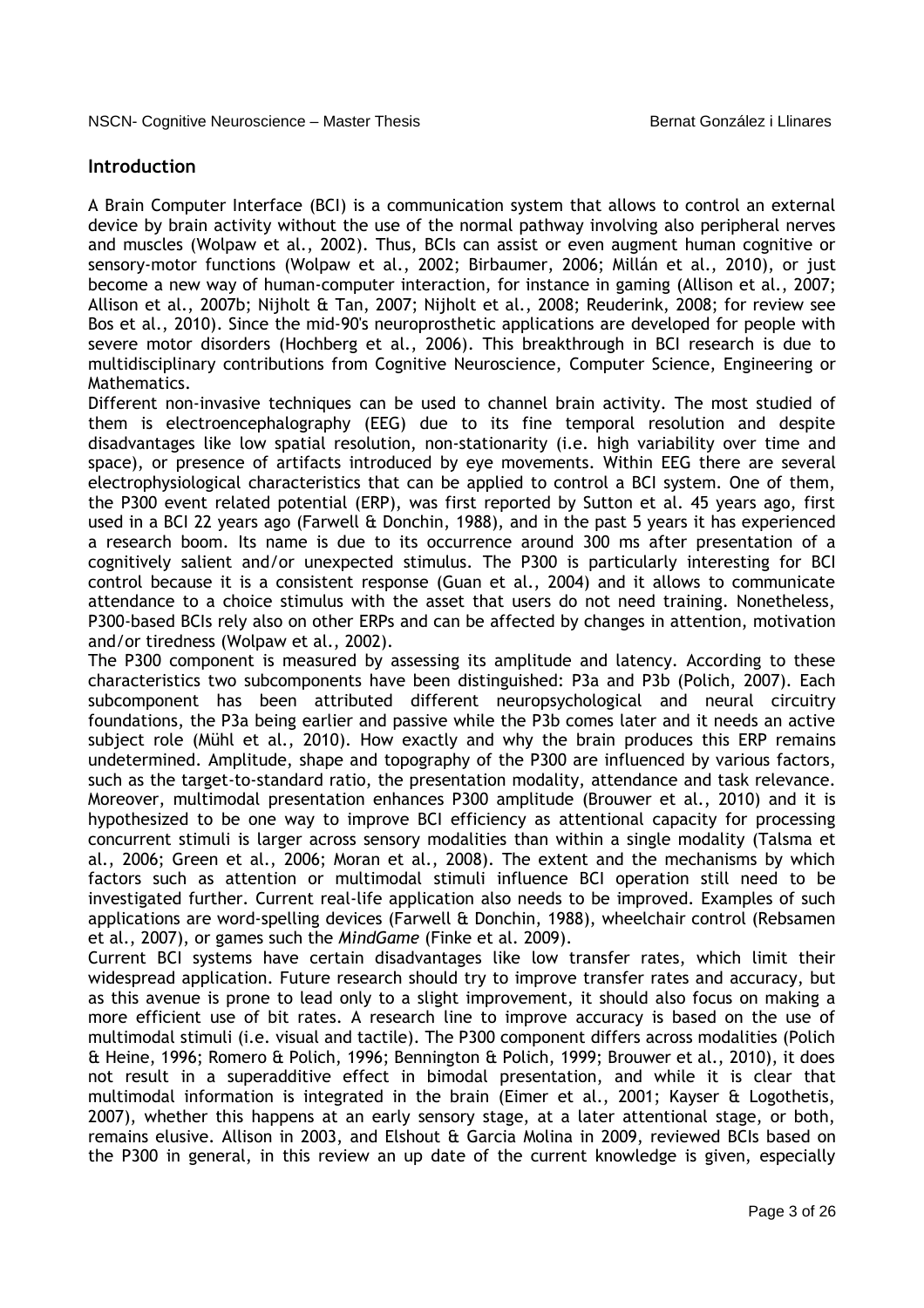focused on BCIs which use multimodal stimuli. We also cover the differences between P300s elicited in different modalities, suggestions of other ERPs and brain oscillations which might contribute to improve such BCI, and an overview of the neurobiology of multimodal integration. Finally, possible applications of this type of system and proposals for future research are covered below.

## **Brain-Computer Interfaces**

## *Definition of BCI*

A Brain Computer Interface (BCI) is a communication system that allows controlling an external device by brain activity without the use of the normal pathway involving also peripheral nerves and muscles (Wolpaw et al., 2002). Thus BCIs can assist or even augment human cognitive or sensory-motor functions. The game industry has already developed games that can be controlled by neural activity. An example is Hjelm's Brainball (2003) where electroencephalography (EEG) signals are used to control the direction of a ball. However, most games developed never make it out of the scientific sphere to the consumer market. Neuroprosthetic applications have also been developed for people with severe motor disorders (Hochberg et al., 2006). This breakthrough in BCI research is due to multidisciplinary contributions from Cognitive Neuroscience, Computer Science, Engineering or Mathematics. From brain activity to device control there are several steps: (1) signal acquisition, amplification and digitization, (2) noise filtering and feature extraction, (3) classification into logical controls using translation algorithms, (4) transfer of logical controls to device controller via a control interface, (5) conversion of controls into physical device-specific execution. In addition, there might also be an external display for stimulation (i.e. a monitor for visual stimulation, or other type of stimulating devices like a vest with tactors for tactile stimulation), which can also give feedback to the user (see figure 1 for a schematic diagram of a BCI system). Please note that the type of external display for stimulation can hindered the application in the ambulatory paradigm.



**Figure 1.** Schematic diagram of a BCI-system (from He, 2005)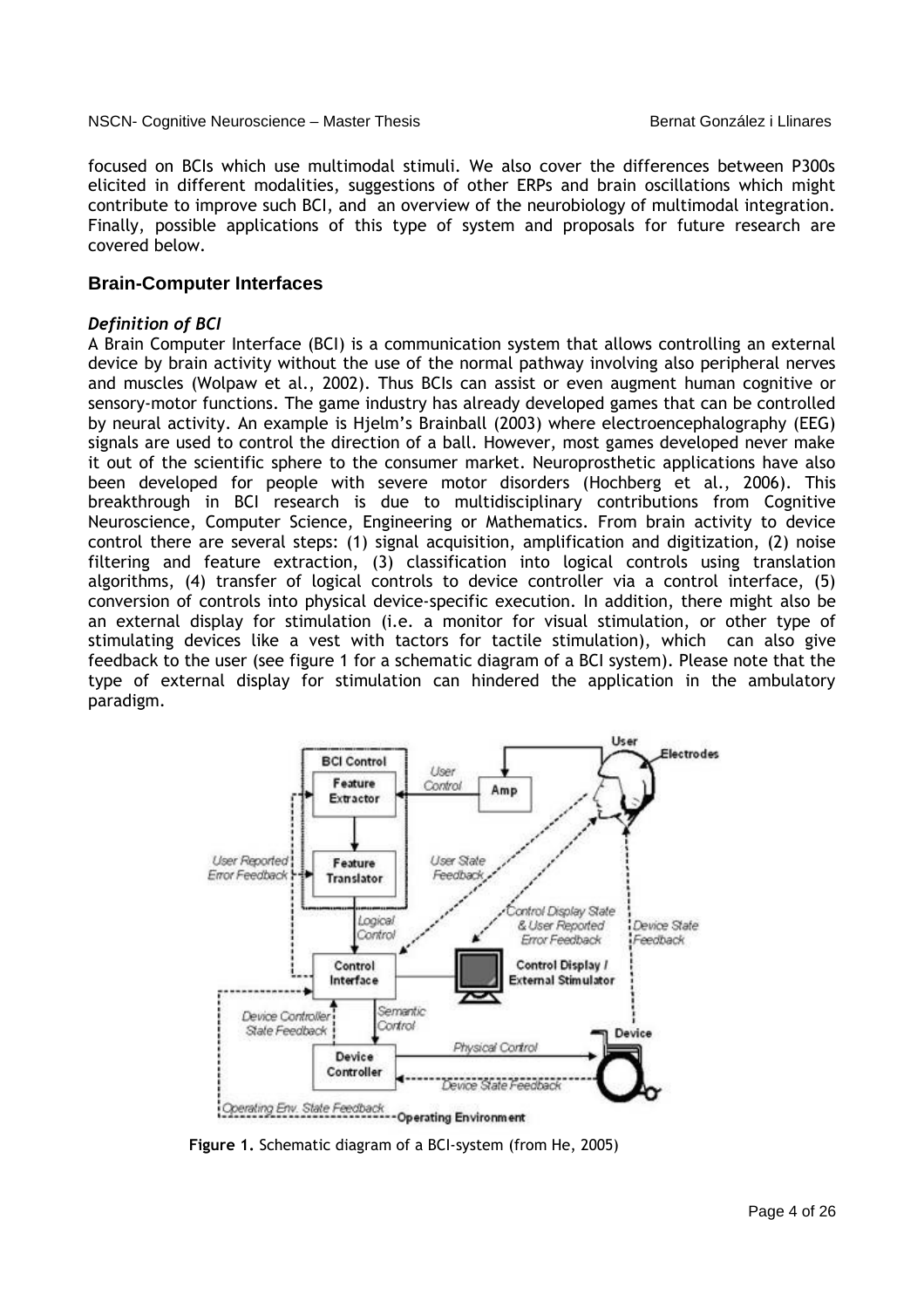## *Types of BCIs*

Different techniques can be used to channel brain activity, the most studied technique is EEG due to its non-invasive nature and relatively high time resolution. Brain activity can also be monitored using other methods such as magnetoencephalography (MEG), positron emission tomography (PET), functional magnetic resonance imaging (fMRI), and functional near-infrared spectroscopy (fNIRS) (Wolpaw et al., 2002). On the other hand, there are also BCIs that rely on invasive (i.e. intra-cranial) recordings. Invasive BCIs have the drawback that electrodes have to be surgically implanted, equipment is expensive, and most technology has only been tested in animals (Lebedev & Nicolelis, 2006). Nonetheless, invasive BCIs can measure brain signals more precisely to successfully control prosthesis with multiple degrees of freedom (Nicolelis et al., 1995). EEG signals are usually recorded using a cap with fixated silver/silver chloride electrodes placed at the standardized positions of the international "10/20 system", in which electrodes are either 10 or 20% of the total left-right or front-back distance of the skull (Teplan 2002) (figure 2).



**Figure 2. A.** Electrode placement following the international 10/20 system on head as seen from above, with nose represented as triangle on top (nasion) (Teplan, 2002) **B.** Commercial EEG cap (www.biomedical.com)

EEG measures the combined electrical activity of massive neuronal populations (Niedermeyer & Lopes da Silva, 2004). Therefore, both the spatial and temporal resolution are limited by the overlap in electrical activity generated by different cortical areas. The typical transfer rate obtained by EEG is currently 5–25 bits/s (Wolpaw et al., 2002; Birbaumer, 2006). The signal also has lower resolution due to the low-pass filtering of brain tissue, bone and skin. Furthermore, electromyographic (EMG), electrooculographic (EOG) and mechanical artifacts can also affect the EEG recording (Lebedev & Nicolelis, 2006). Within EEG there are several electrophysiological characteristics that can be applied to control a BCI system. The P300 event related potential (ERP) is one of them. Mühl et al. (2010) divide the different BCI paradigms in a two-dimensional classification derived from the 3 category classification of Zander et al. (2010), which spans across the axes wilfulness (passive vs. active), and stimulus dependency (user induced vs. stimulus evoked) (Figure 3). Thus, one axis stretches from activity evoked by exogenous stimuli (synchronous), to self-paced activity that is endogenously induced and which might be affected by external stimuli but does not depend on them to be generated (asynchronous); while the other axis stretches from activity than requires an intention to control brain activity (active), to activity that is spontaneously generated (passive) (Mülh et al., 2010).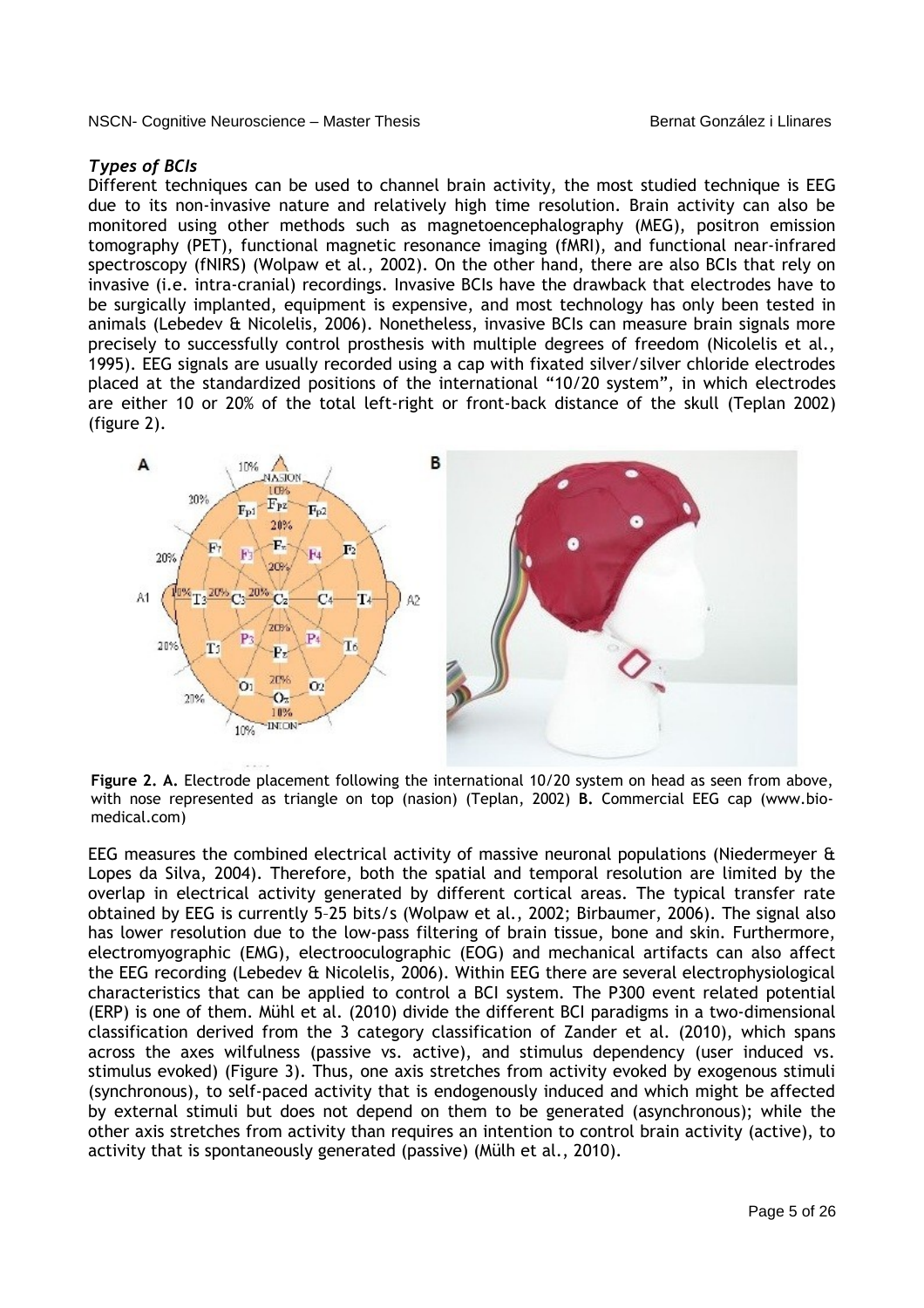

**Figure 3.** Classification of BCI paradigms, spanning willfulness (passive vs. active) and stimulus dependency (user induced vs stimulus evoked) (from Mühl et al., 2010)

According to this classification all P300 paradigms are evoked by exogenous stimuli, but can either be passive (i.e. lie detector) or active (i.e. P300-based selection). The latter is the type which is of use for BCI control as can be voluntarily manipulated. Other paradigms depicted include: (1) Steady state visually evoked potentials (SSVEPs) which are, like P300-based selection, active and stimulus evoked (i.e. by visual stimulation at specific frequencies), but differ in that while ERPs are visible in the raw signal, a fourier transformation has to be carried out to visualize the frequency evoked (i.e. which is the same or a multiple of the stimulus frequency); (2) Neurofeedback is based on another type of frequency signals or brain oscillations (i.e. beta or gamma), so a fourier transformation is also required, but in this case oscillations are passively generated and independent of a stimulus (please note that brain oscillations have also been reported to be phase-locked to stimuli [Kanayama et al., 2007]); and (3) imaginary movements, which are placed on the upper left corner due to their actively induced generation.

## **BCIs based on the P300 ERP**

## *Event Related Potentials*

Event Related Potentials (ERPs) are synchronous potentials elicited by specific events or stimuli in the external environment and can be divided into two classes: passive, which are the result of automatic processing of the frequency of stimulus occurrence (i.e. 'oddball' stimuli elicit a larger response), and active, which result from attendance to task relevance (Mühl et al., 2010). Detecting the changes between target and nontarget EEG signals on the different ERPs in a minimum number of trials, or even a single trial, is essential for a practical BCI application. Data from any ERP normally contains too much noise, which makes single trial classification with current methods almost impossible. Instead, ERPs are normally recorded over a number of trials and averaged to cancel out irrelevant activity. Noise reduction is proportional to the square root of the trials averaged (Gratton et al., 1983). After averaging, the components are scored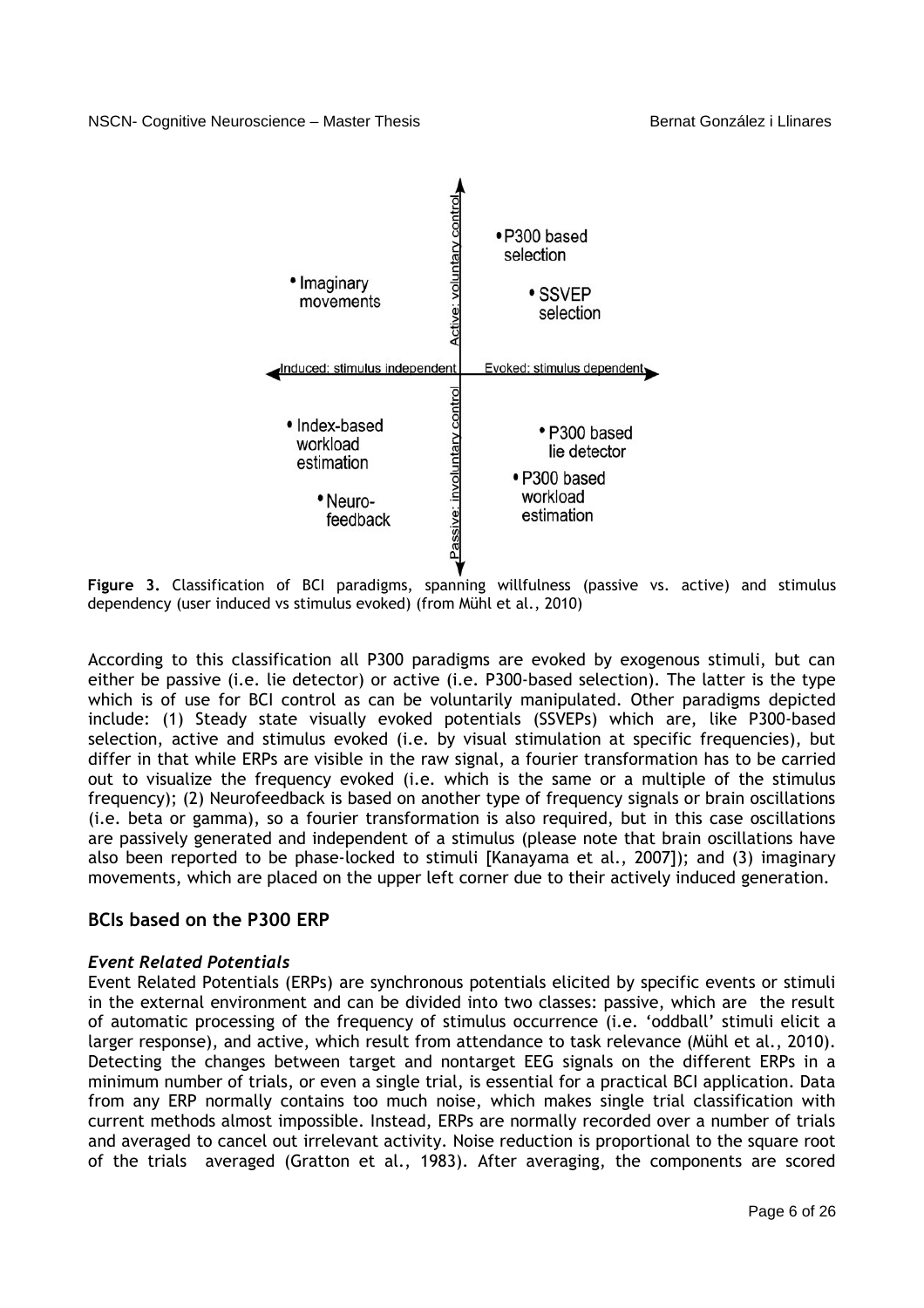according to peak amplitude (highest/lowest point in a time period) and latency (time between stimulus onset and peak amplitude). These characteristics are used to name each ERP, using "P" for positive or "N" for negative followed by the latency time (i.e. a negative peak at 100 ms is named "N100" or just "N1").

## *The P300 ERP*

The P300 was first reported by Sutton et al. 45 years ago and its name is due to a positive deflection in voltage occurring approximately 300 ms after presentation of a cognitively salient and/or unexpected stimulus(figure 4).



Time (ms)

**Figure 4.** Illustration of a P300 wave evoked by the desired choice, which required focused attention -depicted by the red line, as compared to other choices -depicted in green (from Rebsamen et al., 2007).

The first P300-based BCI was developed 22 years ago (Farwell & Donchin, 1988) but it has only developed significantly quickly during the past few years. This is due to the increasing computational power and the new algorithms for signal processing, but also to the fact that, while other BCI paradigms require a previous long training, the P300 is particularly interesting for BCI control because it allows to communicate attendance to a certain stimulus without training. This means that the P300 ERP has a dual passive/active nature, as it can be elicited by voluntarily attending a stimulus, but also by low-level perceptual properties (Comerchero & Polich, 1999; Jansen et al., 2004), rareness (Polich & Heine, 1996; Croft et al., 2003), and inherent meaning (Polich et al. 1991; Lang & Kotchoubey, 2002). Polich (2007) found that these differently elicited P300s differ in latency and amplitude, and he termed the early subcomponent as P3a (passively stimulus-driven) and the later as P3b (actively attentiondriven). Furthermore, he associated P3a to frontal/dopaminergic pathways, and P3b to originate from temporal-parietal/norepinephrine activity. The scalp distribution of the P300 has a maximum over the mid-line electrodes (Fz, Cz, Pz), typically increasing in amplitude from the frontal to parietal electrode (Johnson, 1993; Nieuwenhuis et al., 2005). It is also remarkable that although P300 amplitude is maximal at parietal electrodes, the highest association between amplitude and latency is found at frontal electrodes (Polich et al., 1997). A BCI can be based on this ERP given the consistency of the response and the relatively easy detection in the EEG signal (Guan et al., 2004), with the asset that users do not need training. Please note that P300-based BCIs are not based solely on the P300 component, but also rely on other ERPs (i.e. N100), although the exact contribution of these other EEG components remains to be clearly defined. On the other hand, P300-based BCIs can be affected by changes in attention, motivation and/or tiredness (Wolpaw et al., 2002). More importantly, it has been indicate that up to 75% of ALS patients display abnormal P300 patterns (Paulus et al., 2002), as the disease seems to damage the prefrontal cortex where attention is processed and thus alter BCI use (Rockstroh et al.,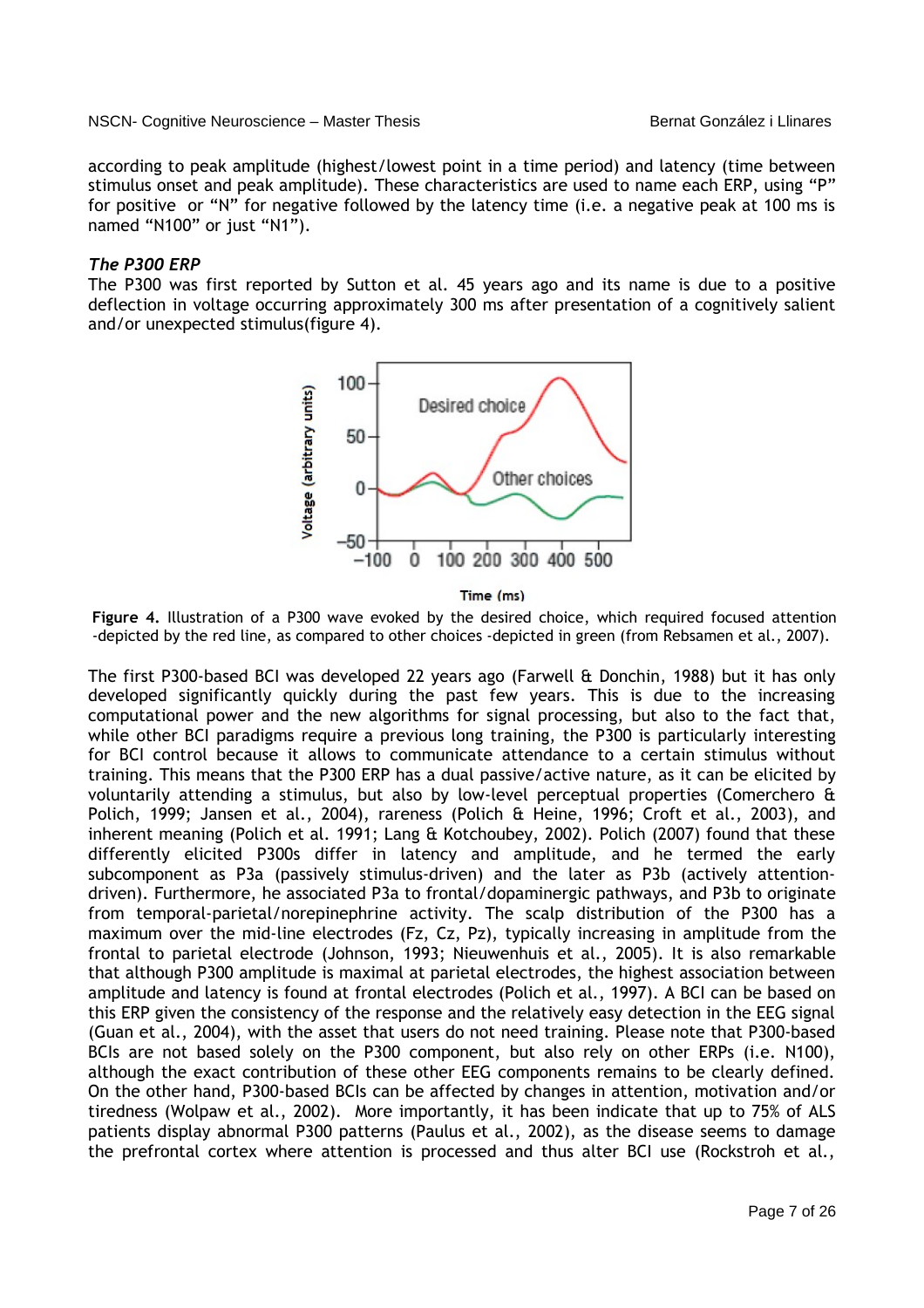1989; Müller et al., 1997). This is extremely important for the clinical application, as many BCIs are particularly developed as communication devices for this type of locked-in patients. Thus researchers should take into account the possible limitations of ALS users. Furthermore, some P300-based BCI studies reported subtle reductions in performance during repeated sessions, which could be caused by a habituation effect (Sellers and Donchin, 2006). This is especially relevant for oddball based BCIs, where P300 is largest for new/relevant events, and presenting repeated rare events results in shorter P300 amplitudes and thereby reduced performance. Nevertheless, P300 amplitude returned to initials levels in unexpected experimental sessions (Sellers and Donchin, 2006). In summary, this possible response habituation does not seem to affect performance significantly. Additionally, it is possible to obtain a relatively stable P300 in individual trials (Polich & Heine, 1996; Jung et al., 2001; Blankertz et al., 2003; Jansen et al., 2004).

#### *Types of P300-based BCIs & applications*

So far P300-based BCIs have relied mainly on visual stimuli (Farewell & Donchin, 1988; Polikoff et al., 1995; and Piccione et al., 2006). However gaze dependency is a disadvantage for both patients and healthy subjects (Macaluso et al. 2005). Some BCIs have used auditory paradigms (Hill et al., 2005; Sellers & Donchin, 2006; Kübler et al., 2009; Furdea et al., 2009; Schreuder et al., 2010), and only few BCIs are tactile-based (Rinsma et al., 2009; Thurlings et al., 2009). Only recently the P300 has been also studied in olfaction (Morgan & Murphy, 2010), but there is no BCI application, nor it seems to be feasible in the coming years. A new strategy is to investigate the effect of multimodal stimulation (Aloise et al., 2007; Brouwer et al., 2010) which is hypothesized to be a way to improve BCI efficiency as attentional capacity for processing concurrent stimuli is larger across sensory modalities than within a single modality (Talsma et al., 2006; Green et al., 2006; Moran et al., 2008). Within this line of research little is known about whether the super-added effect expected when adding a second modality would be greater if both stimuli converge spatially and temporally.

As mentioned above, both bottom-up and top-down attention can generate a P300, which Polich (2007) termed as P3a and P3b, respectively. Some studies compare P300s elicited by both of these kinds of attention. Hence, participants are not only required to attend to the target stimulus, but also the target differs from the standards, which boosts larger P300s. Brouwer & van Erp (2010) showed that even tactile stimuli around the waist can elicit P300s by only topdown attention, which would probably be needed for real-world P300-based BCI applications.

Typical applications range, as in other BCI types, from assistive technologies to mainstreamtargeted. The P300 speller (Farwell & Donchin, 1988), the P300 internet browser (Mugler et al., 2008), and wheelchair control (Rebsamen et al., 2007) are significant examples of former, while the *MindGame* (Finke et al. 2009), *Brain Painting* (Kübler et al., 2008; Halder et al., 2009), and the P300-based control of a virtual apartment (Bayliss, 2003) represent the latter.

The P300 speller system allows subjects (especially designed for locked-in ALS patients) to communicate a sequence of letters to a computer (Farwell & Donchin, 1998) (Figure 5). A 6 by 6 matrix with the alphabet, numbers and space symbol, is displayed on a computer screen. To create an oddball paradigm, rows or columns are randomly flashed so the subject can select the desired character by focusing attention on the cell containing it. As the target stimulus elicits a larger P300 amplitude, an algorithm can recognise this "thought-spelled out" letter and add it to the display for user feedback.

In a modified version (Sellers & Donchin, 2006) patients can answer simple yes or no questions with a transfer rate up to 20 bits/min (For a comparison of the classification techniques for the P300 speller see Krusienski et al. 2006). Finally, Sellers and colleagues (Guger et al., 2009) tested how many healthy users can spell a 5-letter word (i.e. 'water' or 'lucas') with only 5 minutes of training. They found that 72.8% of them were able to spell without any mistake, which is way superior to the 6.2% obtained in a similar study using motor imagery to control a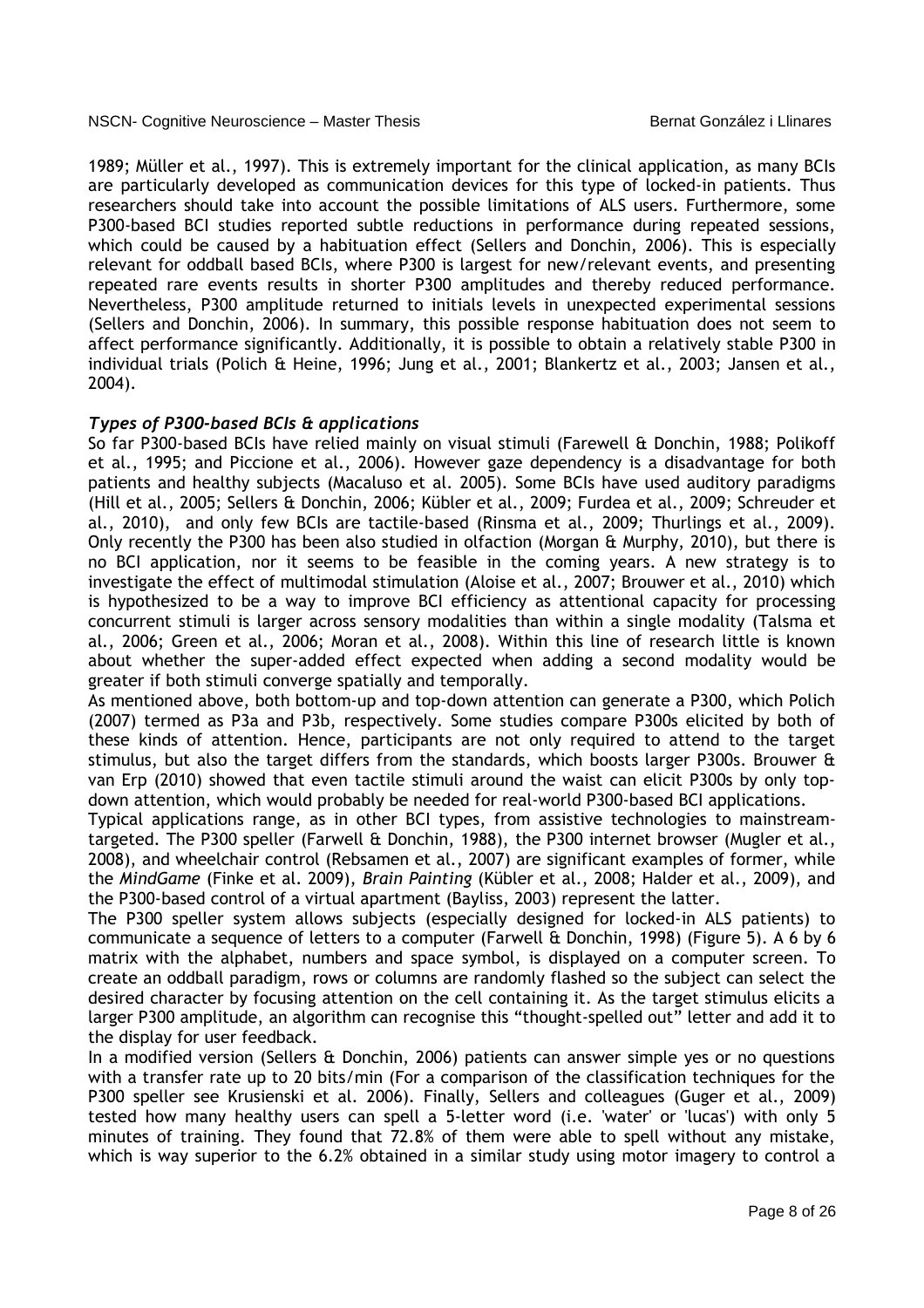cursor to either left or right (Guger et al., 2003). This comparison illustrates the advantage of the P300 due to the minimal training required to obtained high accuracy classification. It is for this reason that during the past 5 years the field has experienced a research boom, as more and more researchers choose to base their BCI systems on a naïve brain signal like the P300 over other types of brain activity. After all, in order to implement BCIs for patient and consumer use, the device should not be difficult to control.



Figure 5. A 6 by 6 speller matrix with the 3<sup>rd</sup> row flashed (Seller & Donchin, 2006)

Existing prototypes of BCIs for steering a wheelchair can be based on both invasive and noninvasive techniques, but the system has to be extremely reliable if the device is to be used in a potentially hazardous environment such as city traffic. Rebsamen et al. (2007) developed a P300-based wheelchair prototype which uses a motion guidance strategy to navigate in a preconditioned building safely and efficiently. Instead of indicating angular direction and movement speed, the user instructs the device by choosing destination on a menu (e.g. kitchen, bathroom, etc.) by counting the number of times the desired destination is flashed (similarly as spelling a letter in the P300 speller). The wheelchair then takes the user to the indicated destination on a predefined path (Rebsamen et al., 2007). This idea has also been evaluated by Iturrate et al. (2009).

To date, P300-based neuroprosthetics have not been developed. However, Taylor et al. (2002) BCI-based robotic arm is able to control 3D movements by invasively measuring activity of cortical neurons in monkeys, Hochberg et al. (2006) developed a prosthetic device for humans with tetraplegia, and McFarland et al. (2008) showed that an EEG-based BCI can provide comparable 3D movement control. The group of Cincotti and colleagues works also in the development of such device (Cincotti et al., 2008).

In the *MindGame,* a P300-based BCI was used for the first time as a device for game control that replaces common control by motor actions and devices like mice or joysticks (Finke et al., 2009). P300s are translated into movements of a character on a three-dimensional game board by linear feature selection and a single-trial classification (preceded by a training scheme to optimize the classifier to each player) that achieves rates of 65% accuracy (Finke et al., 2009). The *MindGame* is played on a game board with 28 by 18 fields and 12 randomly positioned trees, which are used as potential destinations on a menu in an analogous fashion to the automated navigation paradigm used in Rebsamen's et al. (2007) wheelchair control. To achieve single-trial classification, the oddball is no longer created by rows or columns highlighted as group-wise stimuli (like in the P300 speller), nor by counting the number of times the choice is flashed (like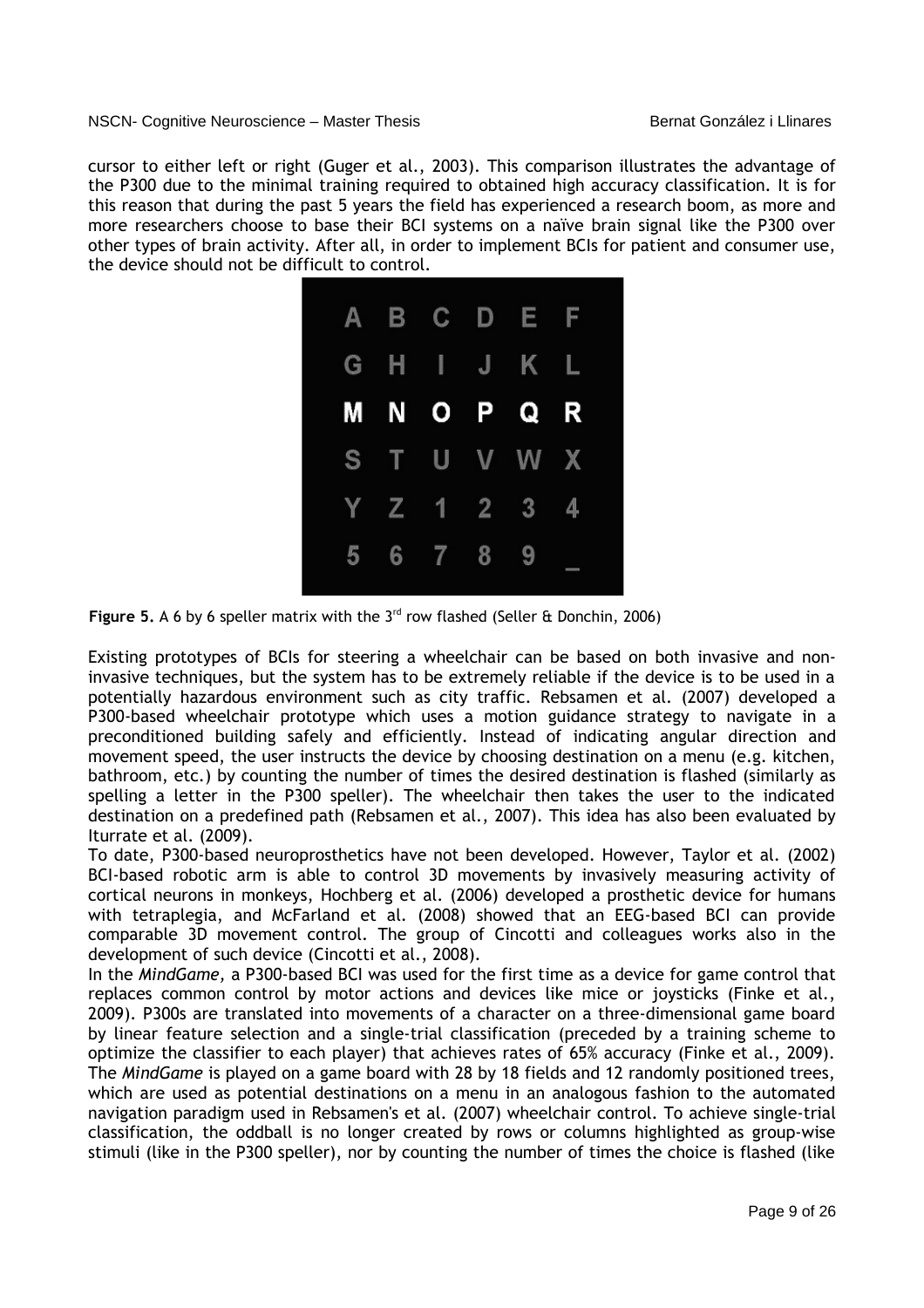in Rebsamen's wheelchair control). Instead, all 12 target fields are consecutively highlighted but target and nontarget stimuli are coded in red and yellow respectively, so that when the player focuses on a choice, an eventual red flash will elicit a P300 while yellow flashes will not (Finke et al., 2009). During the online operation of the system the player is provided with gradual feedback, which gives the *MindGame* the potential to become a neurofeedback system allowing for training attention.

Yet two other mainstream applications with variations of the P300 matrix are the P300 internet browser (Mugler et al., 2008) and *Brain Painting,* developed by Kübler and colleagues (Kübler et al., 2008; Halder et al., 2009). The latter has also been successfully control by an ALS patient both in the laboratory and during an art exhibition, as after all these patients would be the ones who benefit most from this type of developments (Lulé et al., 2009). In *Brain Painting* each cell of an 8 by 6 matrix contains shape, size and opacity of the brush, colour, intensity and other commands which are used to paint, while in the P300 internet browser, the elements of the matrix are a selection of links (for a 6 by 6 matrix that is 36 links). Kübler proves that paintings produced with *Brain Paint* are not just random selection of figures and shapes by reproducing one of this paintings (figure 6).

In addition Bayliss (2003) described a P300-based control of a virtual apartment, where the television, stereo, HI sign, BYE sign, and lamp are the controllable items. She showed that the P300 can be used also in virtual reality (Bayliss, 2003). This "mental remote control" opens new avenues for the consumer market.

Finally, there exist two non-BCI applications in forensics and clinical diagnostic. The P300 component has been proposed in forensics as "lie detector", as the amplitude elicited by seen objects/places is larger than for new ones, thus it can be used for instance to prove the subject's presence in a crime scene (Rosenfeld et al., 2006). A conflicting issue with this method is whether false recognition of associatively related (Lure) items can be distinguished from true recognition of previously presented (Old) ones, since the P300 elicited by them do not differ in amplitude. However, Rosenfeld et al. (2006) showed that the P300 latency of Lures was significantly shorter than those for Old words. Moreover, the P300 is also proposed in the clinical diagnostic of first-episode schizophrenics (Salisbury et al., 1998; McCarley et al., 2008) and early Alzheimer's disease (Polich & Corey-Bloom, 2005), as both disease are characterized by attentional deficits. Particularly, the former group seems to suffer a left temporal lobe dysfunction that reduces P300 on this hemisphere as well as gamma oscillations (Spencer et al., 2008), while the latter group showed smaller amplitudes and longer latency than elderly control sujects (Polich & Corey-Bloom, 2005).



**Figure 6. A**. The 8 by 6 Brain Painting matrix. **B.** Painting by an ALS patient (Kübler et al., 2008)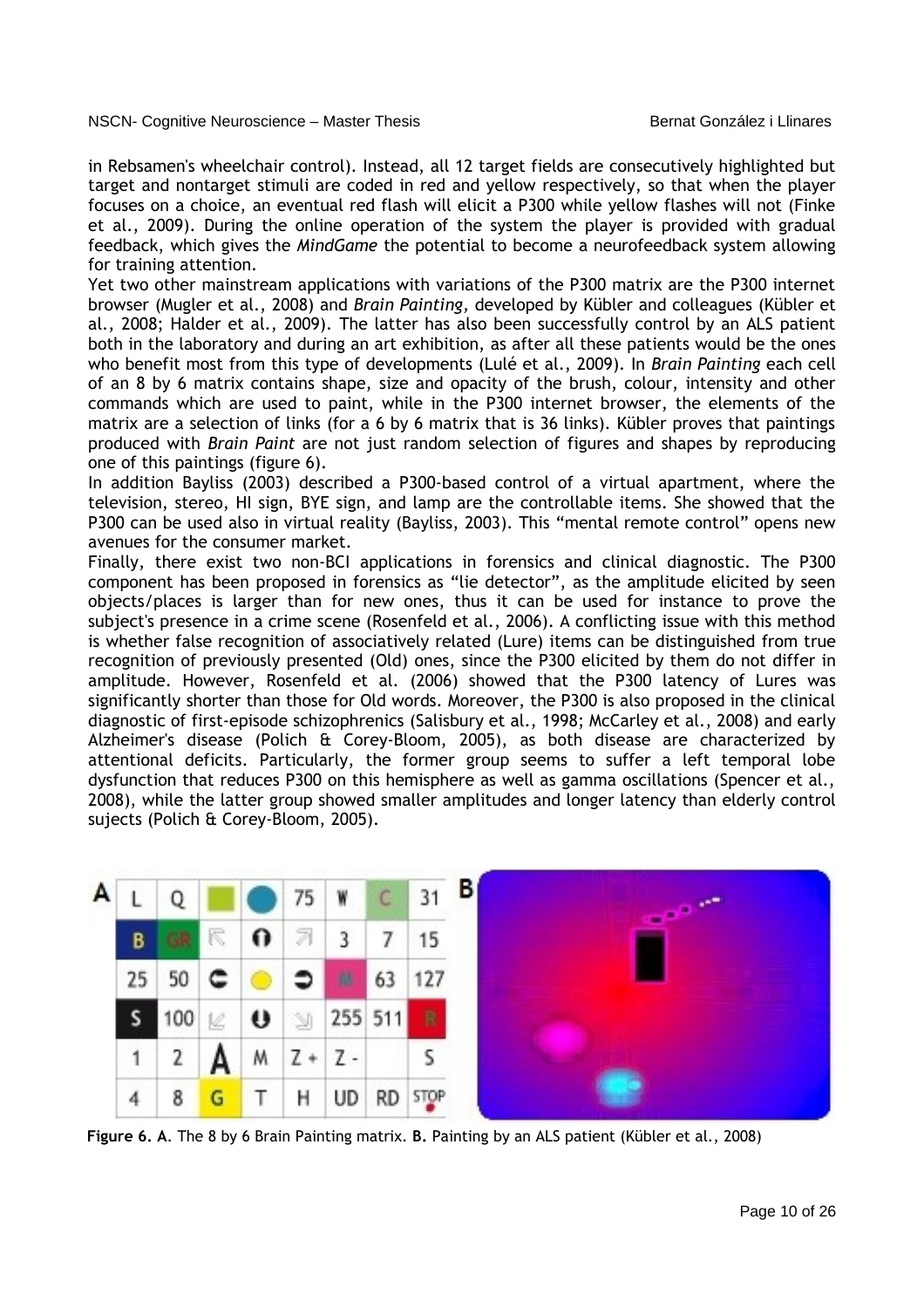## *P300 differences across modalities*

It is challenging to analyze the exact effect of modality alone on P300 amplitude, latency, classification accuracy (i.e. % correct interpretation of commands as extracted by algorithm, accounting for chance level), or scalp distribution, since manipulating modality may affect many other variables like saliency of the stimulus. It is however possible to manipulate stimuli saliency aiming at "equisaliency" (Kayser et al., 2005b). Moreover, multimodal saliency-based bottom-up attention is used in artificial intelligence for robot's eye and neck movements (Ruesch et al., 2008). Despite the challenges, some studies have compared P300s across modalities. Polich and colleagues compared visual and auditory P300s and found the P300 latency to be shorter for auditory than for visual targets (Polich & Heine, 1996; Romero & Polich, 1996), and the P300 amplitude to be either larger for auditory than for visual targets (Bennington & Polich, 1999) or smaller (Polich & Heine, 1996; Sangal & Sangal, 1996). This contradictory finding shows that P300 differences depend on the sensitivity of the modality used and stimuli parameters in the specific study. Modality has been reported to do not affect which electrode location displayed the P300 most strongly (Sangal & Sangal, 1996; Ji et al., 1999; Polich & Heine, 1996; Romero & Polich, 1996). This is counter-intuitive, since a topographical difference between modalities would be expected with each would eliciting higher amplitudes over its sensory cortex. Either the spatial resolution of these studies (all from the mid-90's) is not good enough, or the P300 component is indeed medial prefrontal. There are some reports of P300 scalp distribution differences (Işoğlu-alkaç et al., 2007; McCarley et al., 2008), but these are between bimodal and unimodal conditions but not differences between target and non-target needed to recognize the subject's choice.

Brouwer et al. (2010) investigated P300s elicited by tactile stimuli around the waist and compared these to visual P300s with respect to their amplitudes and latencies and as a function of electrode location. Using a linear discriminant analysis they found that while latency remained unaffected, at Oz there were stronger effects for visual than tactile stimuli, and at Fz and Cz tactile stimuli produced significantly larger P300 amplitudes, and similar or larger absolute difference between target and standard EEG signals (from onset until 800 ms) than the visual ones. Nevertheless, classification accuracy did not differ between the two modalities, which disputes the results of Aloise et al. (2007), who reported better classification of visual stimuli than of vibro-tactile stimuli delivered to the hand. The two studies differed in certain aspects: (1) the location where the tactile stimuli were presented (i.e. hand vs. waist), (2) congruence between the locations of visual and tactile stimuli (i.e. congruent in [Aloise et al., 2007] vs. incongruent in [Brouwer et al., 2010]), (3) inter-stimulus interval used (i.e. 150 ms and 400 ms respectively), and more importantly (4) eye fixation (i.e. no instructions vs. cross in the center of the schematic waist visually displayed). Such contradictory results had also been reported when comparing amplitudes elicited by visual and auditory stimuli (Polich & Heine, 1996; Bennington & Polich, 1999), and the effects of different target-to-target intervals (Polich, 2007). These disparities are probably attributed to methodological differences between studies, which make generalizations almost impossible. Please note that these groups have not published second papers replicating the results.

Furthermore, Treder and Blankertz (2010) investigated the effect of covert attention (i.e. stimuli in visual periphery) and overt attention (stimuli in foveal focus) in a P300-based visual speller design with focus also in other ERPs. They have shown that overtly attending to stimuli resulted in less errors, larger ERP amplitude, and better classification by enhancing mainly early ERPs (i.e. P100, N100, P200, N200 and P300). On the other hand, covert attendance enhanced later ERPs (i.e. N200 and also P300), which is in accordance with the already mentioned active/passive nature of the P300 component. Another interpretation is that covert and overt actually differ in sensitivity of the sensory modality. For instance in vision, the fovea contains cones that can distinguish color and fine details, while outside there are mostly rods that are more sensitive temporally to motion (Szél et al., 1996). Similarly, two tactile stimuli applied to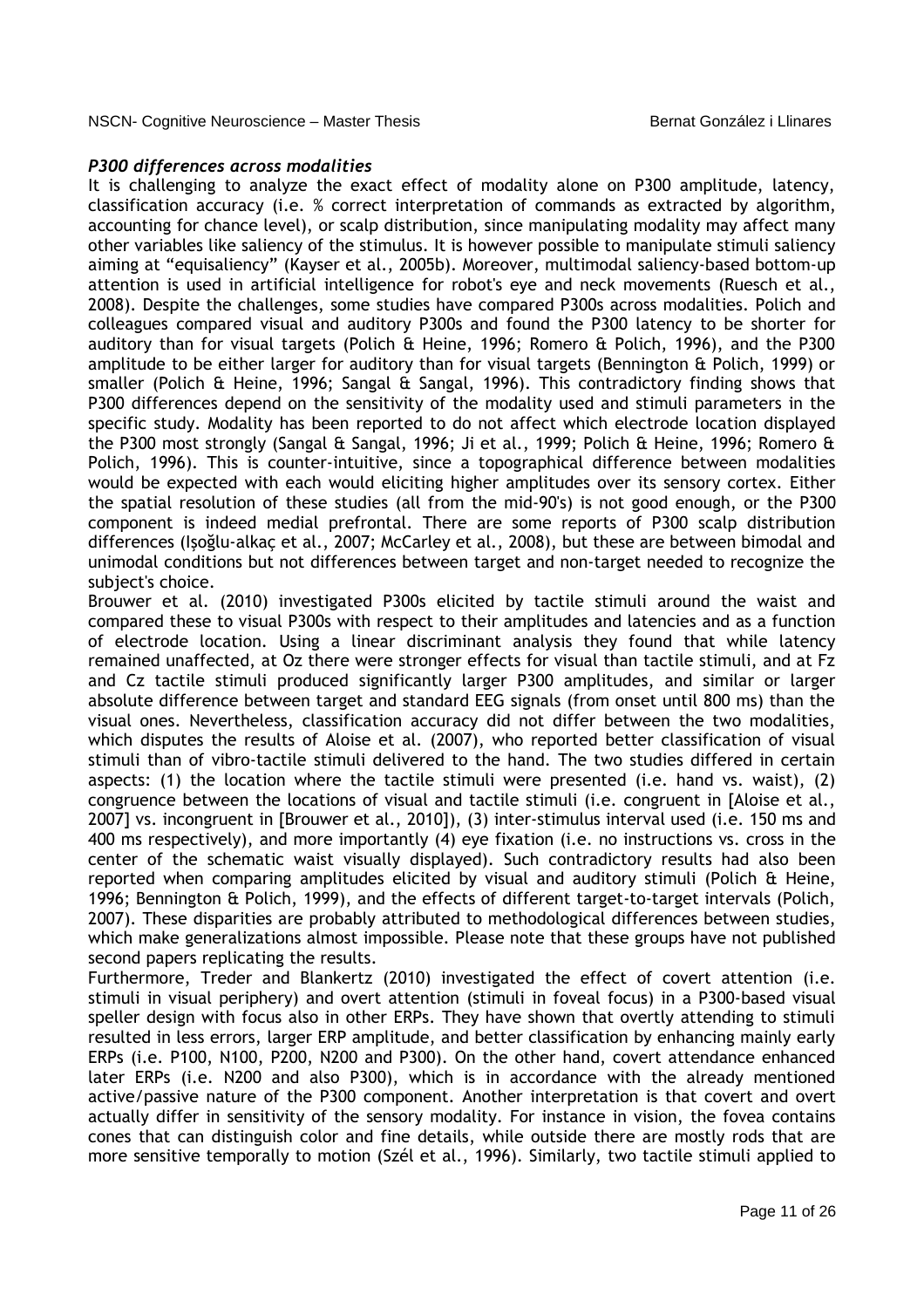the finger tip can be distinguished within mm, while the same stimuli applied to the back is on the range of cm (Vallbo et al.,1984). The participants in the study of Aloise et al. (2007) were not instructed with respect to eye movements, so they probably fixated on the target, which most likely enhanced the visual P300. This would explain the better visual classification, as in the tactile modality there is no equivalent of visual fixation. In addition, according to Eimer et al. (2001) humans use an abstract spatial reference-frame which mediates selectivity across modalities, thus attending to one modality in a certain side enhances ERPs cross-modally at that same side. Hence, differences in classification between the studies of Brouwer et al. (2010) and Aloise et al. (2007) could be partially explained by location congruence disparity and the particular cross-modal transfer of information between touch and vision (Hadjikhani & Roland, 1998). There are two other types of stimuli congruence: mainly temporal and semantic (i.e. a picture of a dog with simultaneous bark) (Laurienti et al., 2004; Chen & Spence, 2010).

In summary, although comparing modalities has its inherent challenges, comparisons have been studied with certain variability in results. Some of the contradictory findings might be due to sensitivity of the modality, saliency of stimuli, incongruent concurrent stimuli, or different ISIs used. Greater differences between multimodal and unimodal or other ERPs/oscillations across modalities can be alternative ways of improving BCI accuracy, as it is suggested next.

## **Improving P300-based BCIs**

## *Other ERPs*

Farwell & Donchin (1988) already suggested in their groundbreaking paper that "it may be [...] possible to enhance the speed of the system by incorporating additional components of the ERP". In fact, most P300-based BCIs rely also in other ERPs, although on which ones and to one extent exactly is normally not described. Allison & Pineda (2006) already mentioned that there are important non-P300 components being used to differentiate targets from non-targets and in visual BCIs that did not control fixation, early visually evoked potentials seemed to also have an important role (Kaper et al., 2004). Furthermore, Shishkin et al. (2009) showed that this effect was not based simply on "foveating" the target, as the N100 is not sensitive to the physical characteristics of stimuli. Thus, N100 may be elicited by visual spatial attention, which is inherent to P300 BCI use. This possibility was demonstrated in another study (Koivisto et al., 2008), where a posterior negative amplitude shift 130 to 320 ms after stimulus onset was associated with visual awareness independent of the scope of attention, while a parietal positive peak around 400 ms was enhanced in unrecognised stimuli but attenuated by local attention. In other modalities such as hearing and touch, N100 has been found to be enhanced at short interstimulus intervals (ISIs) at the expense of P200 reduction, which the authors (Wang et al., 2008) hypothesized to be caused by a Mis-Match Negativity (MMN) like that observed in the presentation of a deviant auditory stimulus within a constant stream of repeated sounds (Näätänen & Picton, 1987; Näätänen et al., 2007), which has also been reported for tactile (Kekoni et al., 1997; Akatsuka et al., 2007) and visual modalities (Czigler at al., 2006). MMN amplitude has been shown to not be affected by unattendance, so it should be elicited by automatic processes. However, latency is affected by attention so it is also mediated by topdown processes. Furthermore, it changes topographically (each modality over its cortex when attended and more fronto-central when unattended) (Luo & Wei, 1997). Alternatively, at very short ISIs the positive deflection associated with the formation of a memory representation could be disrupted (Haenschel et al., 2005), implicating not only attention mechanism, but also memory rehearsal.

Brouwer et al. (2010) found that visual and bimodal targets elicit (at Oz) positive rather early peaks followed by negative peaks, which they hypothesized to reflect lower level visual processes, as the components were measured over the visual cortex and only when visual stimuli were presented. On the other hand, at Cz they reported a negative peak only for tactile targets,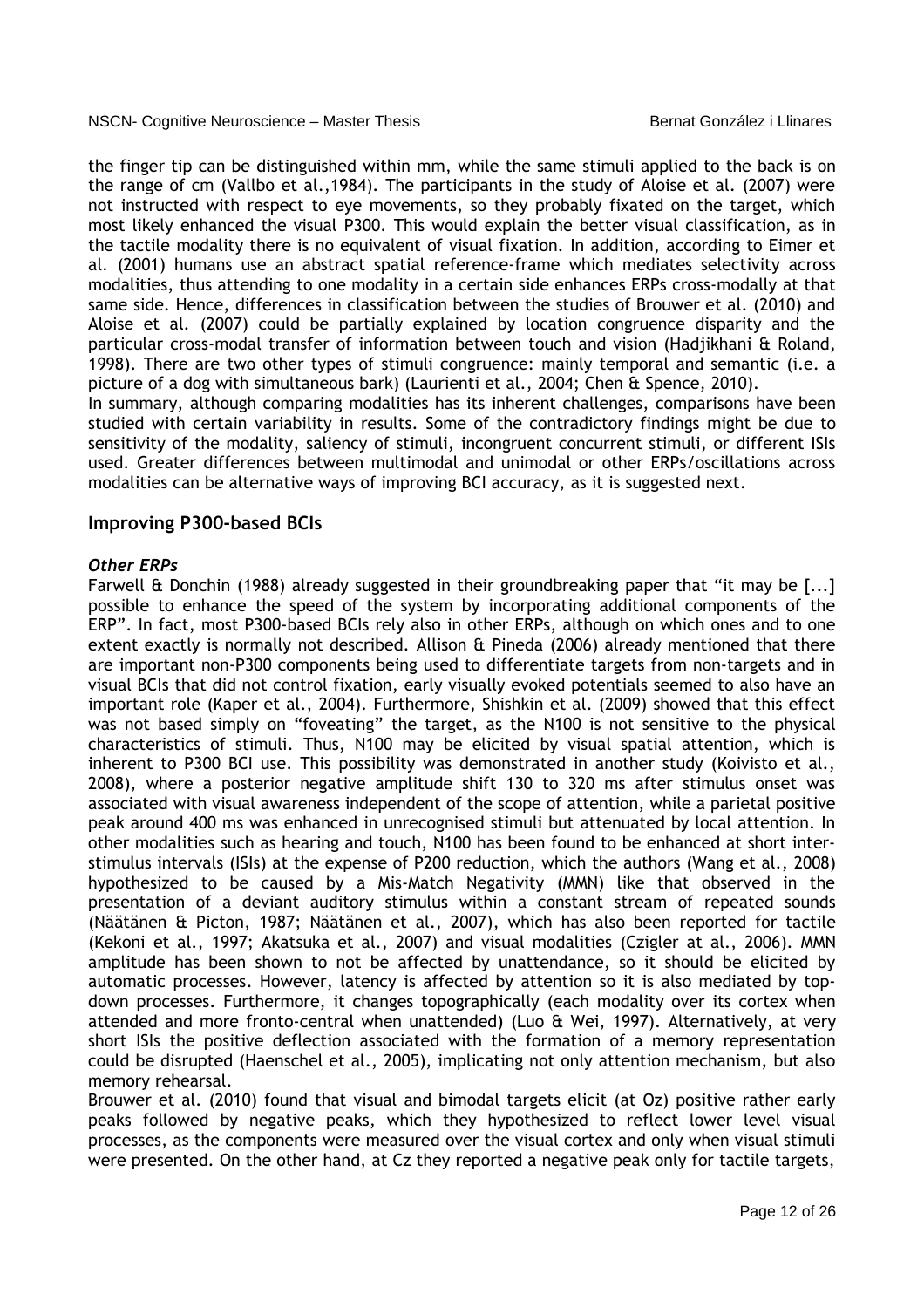and a conspicuous target post-P300 negativity was present at all electrodes for all conditions. This prominent difference was found to be likely used to recognize targets from standards by further epoch classification analysis in which samples between 550 and 800 ms resulted in similar classification accuracies to those in the epoch around the P300 (i.e. 300-550 ms) (Brouwer et al., 2010). This is in accordance with other studies (Bayliss, 2003; Rosenfeld et al., 2006; Kotchoubey & Lang, 2001; Piccione et al., 2006; Sellers & Donchin, 2006), although none of these authors commented on the effect. One possible account points to an increase in alpha activity after target presentation, as this rhythmic EEG activity in this frequency band has been associated with differences in attended versus ignored events (Spencer & Polich, 1999; Yordanova et al., 2001; Jung et al., 2001). Nonetheless, Brouwer et al. (2010) were more kin on attributing the effect to sustained negativity than a 12 Hz wave.

Recently, Treder & Blankertz (2010) investigated the P300 component considering also P100, N100, P200, and N200. While P100, N100 and P200 are early ERPs elicited by automated stimulus processing in early attention (Näätänen & Picton, 1987), N200 is associated with deviant stimuli processing (Näätänen & Gaillard, 1983). Similarly, Bianchi et al. (2010) combined EEG and MEG data and applied a stepwise linear discriminant analysis which indicated that non-P300 components maximally represented in the occipital region could improve classification accuracy. In addition, Işoğlu-alkaç et al. (2007) compared also the amplitudes of N100,N200 and P200. They found N100 and N200, but not N200 to be significantly higher and distributed differently over the scalp during bimodal.

Furthermore, Bianchi et al. (2010) plotted the classification accuracies topographically and dividing it into two time intervals: (1) 0 to 250 ms, in which N100 is most prominent, and (2) 250 to 500 ms, in which is the P300 to be most prominent (figure 7)



**Figure 7.** Topograhical distribution of the classification accuracies, in the 0-250 ms (i.e. N100*)* and 250- 500 ms (i.e. P300) time intervals (Bianchi et al., 2010).

To conclude, new algorithms aim at comparing as many components as possible between target and non-target so they can be more easily and reliably distinguished. One of them is Probability Independent component analysis, P-ICA (Lang et al., 2010).

## *Brain Oscillations*

In 1989, Gray et al. published a seminal paper on the association between stimulus feature integration processes and gamma oscillations in the cat visual cortex (Gray et al. 1989). This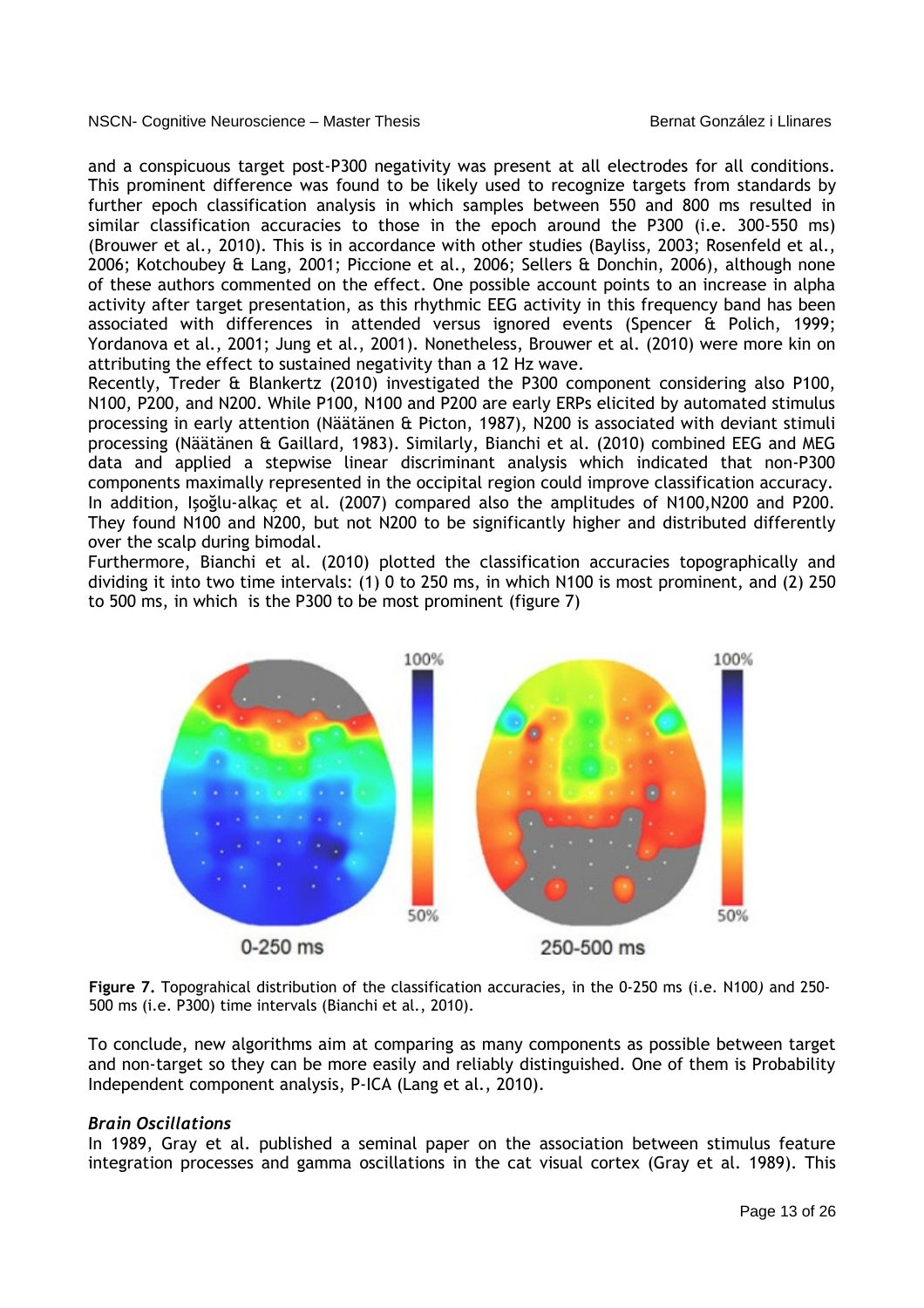association suggested that similar oscillatory mechanisms might be involved in multisensory processing, for instance, when speech is integrated with visual lip movements (Kayser, 2007). Probably, oscillatory synchronization in low cortical areas has an important role in integration of multisensory inputs of a particular event (Senkowski et al. 2005). Furthermore, recent work indicates that oscillatory responses can be more sensitive to certain experimental manipulations than ERPs (Bertrand and Tallon-Baudry, 2000; Herrmann and Mecklinger, 2001; Senkowski and Herrmann, 2002; Kanayama et al., 2007), emphasizing the importance of examining multisensory interactions in oscillatory responses. Senkowski and colleagues have investigated the effects of spatial selective attention on multisensory processing and oscillatory activity in a simple audiovisual integration paradigm, and they found that multisensory interactions revealed a significant superadded effect on gamma oscillation (i.e. 30 to 80 Hz) around 40-50 ms post-stimulus over medial-frontal brain areas (Senkowski et al., 2005) and beta oscillations (i.e. 15 to 20 Hz) around 60 ms post-stimulus over visual cortical areas (Senkowski et al., 2007). In another study using a different combination of modalities (i.e. visual & tactile), the same superadded effect on gamma oscillation was observed but in this case at 200-250 ms post-stimulus and only when the stimuli where congruent (Kanayama et al., 2007) (see figure 8). Hence, certain oscillations should be consider for BCI control as they correlate with attentional processes and might be even more sensitive than current ERPs.



**Figure 8.** Significant power values indicated by bootstrap test at electrode Pz, circled: increase in gamma band around 200-250 ms post-stimulus only found in bimodal congruent condition (Kanayama et al., 2007)

#### *Neurobiology of multimodal integration*

Recent studies have also reported that the distinct sensory features of a multisensory object are integrated not just in the classical "multisensory areas" (i.e. temporal lobe, superior colliculus) but also in low level cortical regions that were commonly believed to have a pure unisensory function (Foxe et al. 2000; Foxe and Schroeder 2005; Molholm et al. 2002; Moran et al. 2008; for review see (Spence et al, 2008; Lakatos et al., 2009; Murray & Spierer, 2009).

In an fMRI study, multisensory integration (MI) activated visual areas in lateral occipital cortex, somatosensory areas in inferior parietal lobe, and multisensory areas in the intraparietal sulcus (IPS) (Beauchamp et al., 2010). Another group investigated P300 in an auditory oddball paradigm alone or combined with passive visual stimuli. The combined condition elicited more frontocentral P300s, while the unimodal condition was at centro-parietal locations (Işoğlu-alkaç et al., 2007). Furthermore, certain studies have found attentional capacity for processing concurrent stimuli to be larger across sensory modalities than within a single modality (Talsma et al., 2006;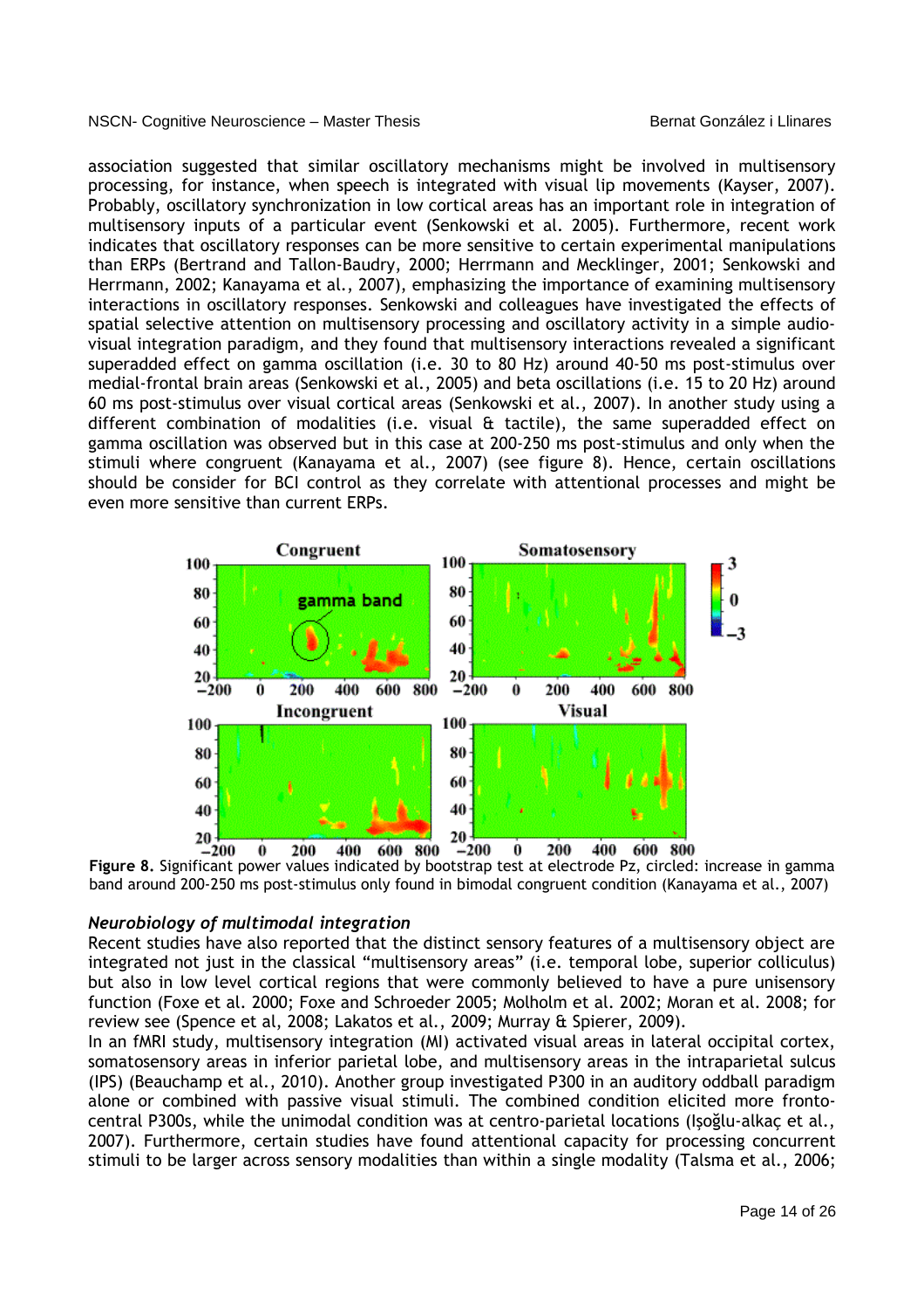Green & McDonald, 2006; Moran et al., 2008). Werner and Noppeney (2007) found a superadditive effect in primary auditory cortices (Heschl Gyrus –HG) for automatic integration of low-level audio-visual features, while the inferior frontal sulcus (IFS), intraparietal sulcus (IPS), and the insula (INS) reflected multi-sensory facilitation of response selection. On a different bimodal integration, that of visual and tactile inputs of a multisensory stimulus, Helbig et al. (2007) and Holdstock et al. (2009) found that shape is integrated by the perirhinal cortex.

The claustrum, a subcortical structure with extensive anatomical connectivity to sensory and association cortices, is one of the areas most studied on its involvement in early multisensory integration (Crick & Koch, 2005; Kayser et al., 2005; Remedios et al., 2007; Fernández-Miranda et al., 2008). Other areas include the superior temporal sulcus, the intra-parietal sulcus and regions in the frontal lobe (figure 7), for a review of functional and anatomical studies supporting cross-modal interactions in these regions see Ranganath & Rainer (2003) or Kayser and Logothetis (2007). For the neurophysiological correlates of mental imagery in different sensory modalities see Fallgatter et al., 1997.

Overall, accumulating evidence demonstrates that early multisensory integration can occur at both: (1) close to primary sensory areas, given that it has been recorded in anesthetized animals there should be pre-attentive integration bottom-up-mediated (Talsma et al., 2006), and (2) at higher attentional areas (i.e. prefrontal area) which are more top-down mediated (Werkhoven et al., 2009; Latinus et al., 2009).



**Figure 9.** Association areas related to sensory integration. sc: superior colliculus. Dashed gray lines indicate regions where sensory integrations has been reported (see text) (Kayser & Logothetis, 2007)

## *BCI improvement by Multimodal stimuli*

For BCI systems, a high signal to noise ratio is important to recognize user's intentions with an acceptable uncertainty in a minimum number of trials. It is hypothesized that bimodal stimulus presentation can improve BCI efficiency by enlarge P300 amplitude (Schröger & Widmann, 1998) or other EEG components, and thus result in better classification. One possible cause for this is the increased attentional capacity for processing concurrent stimuli observed across sensory modalities as compared to single modalities (Talsma et al., 2006; Green et al., 2006; Moran et al., 2008). It is important to keep in mind that sensory systems become less sensitive with aging and disease, thus constant relearning is needed to update the reliability weights for each modality during multisensory integration (Beauchamp et al., 2010). BCIs should be based on the modality which allows for better communication and usability of the device, while taking into account the sensitivity of the modality, especially important in multisensory design as a modality with greater weight could influence performance.

Proposed reasons for a larger bimodal P300 range from energy summation (Nickerson, 1973) to superadditive effects (Stein & Meredith, 1993; Standford & Stein, 2007). Based in the fact that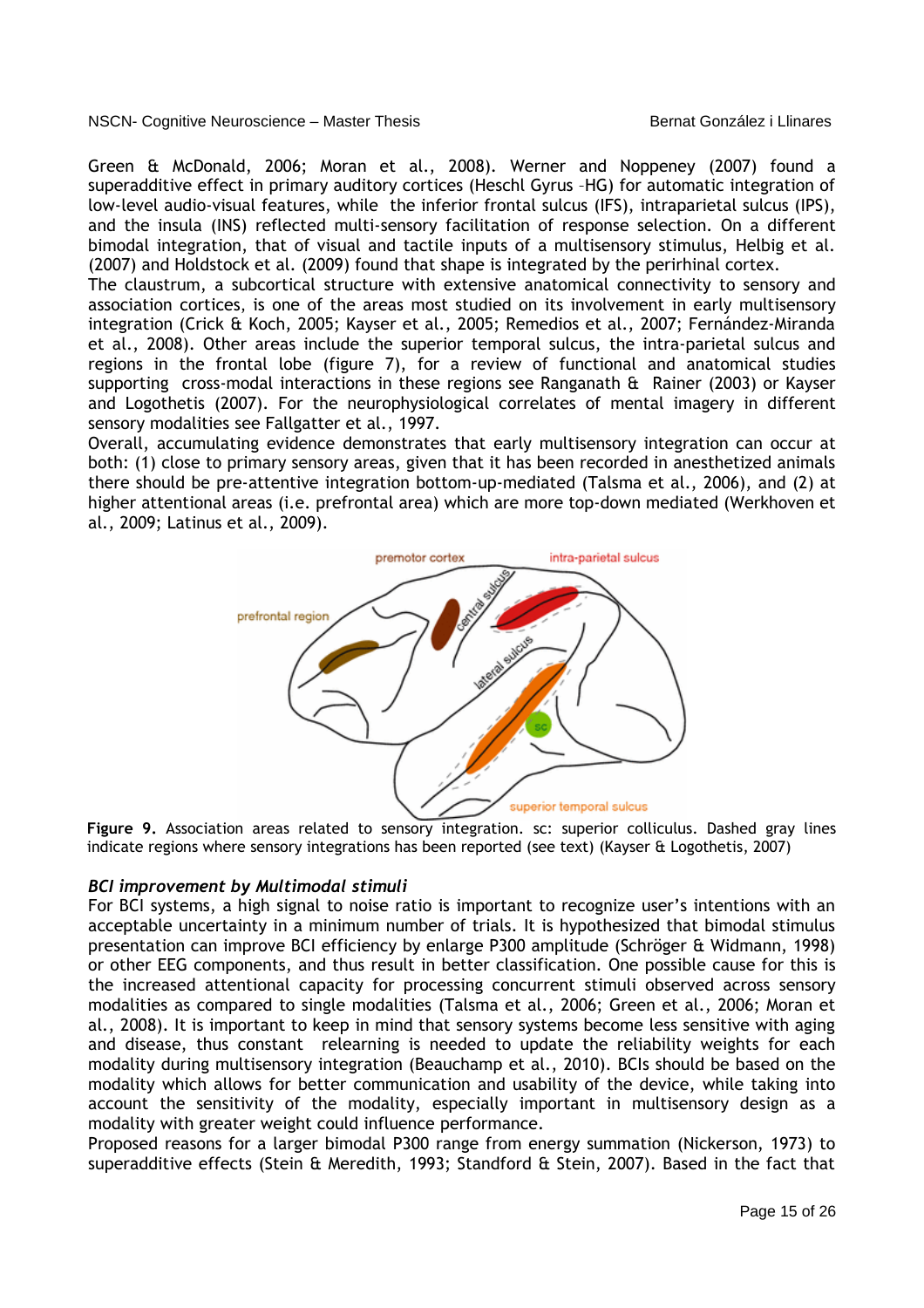bimodal stimuli firmly enhance various (early) EEG components (Stein & Meredith, 1993; Foxe & Schroeder 2000; Foxe et al., 2000; Molholm et al., 2002; Talsma et al., 2007; Teder-Sälejärvi et al., 1999), one would await a great bimodal enhancement that could be use to improve BCI classification and thus reduce the number of trials needed. Brouwer et al. (2010) found that bimodal (visual and tactile) presentation elicits significantly larger absolute difference at Pz than either of the unimodal conditions, although this increase was far from the sum of the tactile and visual signals. Why would increase be so marginal? This might be due to the fact that also standards result in larger amplitudes, hence the absolute difference is not as much affected. Notwithstanding the lack of a super-additive effect, bimodal presentation of the stimuli still improved classification by 11% compared to the unimodal conditions (the model was correct in 67% of the cases in the bimodal condition and 56% in the unimodal ones). Please note that the classification improvement was found, using different epoch timings, to rely on more ERPs than the P300 alone, especially later components seemed to contribute in distinguishing between targets and nontargets. Moreover, the enhancement they showed might have been due to top-down rather than bottom-up attention effects.

Talsma et al. (2007) reported that a superadditive effect on an early ERP (P50) only happened if participants attended to both auditory and visual stimulus' modalities. Furthermore, it is assumed that multimodal integration requires temporal and spatially congruent stimuli (Stein & Meredith, 1993; Sambo & Forster, 2009), yet it might be possible, albeit with lower effects and later integration, when stimuli are not colocated (Philippi et al., 2008). Consequently, further improvement of classification in multimodal BCI is expected when multisensory stimuli are also physically congruent.

In an fMRI study, Dionne et al. (2010) found an increase in percent blood oxygenation level in visual plus tactile as compared to unimodal tasks, with fronto-parietal activation (i.e. involved in attention processes). Finally, crossmodal plasticity in individuals like synesthetes and early blind also results in EEG differences. A recent study suggests that supramodal processes lead to enhanced sound localization or tactile orientation in early blind as compared to controls, and it shows that these enhancements are reflected in increased posterior negativity in EEG studies (van der Lubbe et al., 2010). On the other hand, synesthetes have been found to differ from controls in early sensory components after visual evoked potentials (Barnett et al., 2008), and cross-modal interaction in controls during a selective attention task seems to have an effect dependent of synesthetic correspondance (i.e. high pitch sounds are faster classify in presence of white vs. black visual stimuli) even when one of the modalities (i.e. hearing vs. vision or touch vs. vision) is unattended (Martino & Marks, 2000). These findings further support the theory of multisensory integration resulting in EEG differences which could be use to better control a BCI system. A graphical model of the mechanism involved in attentional and multimodal effects on P300, other ERPs and brain oscillations, is depicted in figure 10.

It can be concluded that multimodal integration seems to act at two different levels: (1) an earlier sensory evoked that would affect processing attentional capacity, and (2) a later attention-induced process that would determine attention allocation. Both of these process can increase activity, and thus lead to better classification accuracies. On the other hand, procesisng capacity varies for each sensory modality depending on its sensitivity. At a third level, task demands influence also the recorded signal. Two of the factors at this level are congruence of the multimodal stimuli in temporal, spatial and semantic representation, and target-to-standard ratio.

Finally, adaptation algorithms like P-ICA combined with a complete analysis of the ERP signal, including not only the P300 but also other components such as N100, P100, N200, P200, and post-P300 negativity, plus brain oscillations like gamma band, would result in a multi-paradigm BCI with a potentially improved classification accuracy and system efficiency and reliability.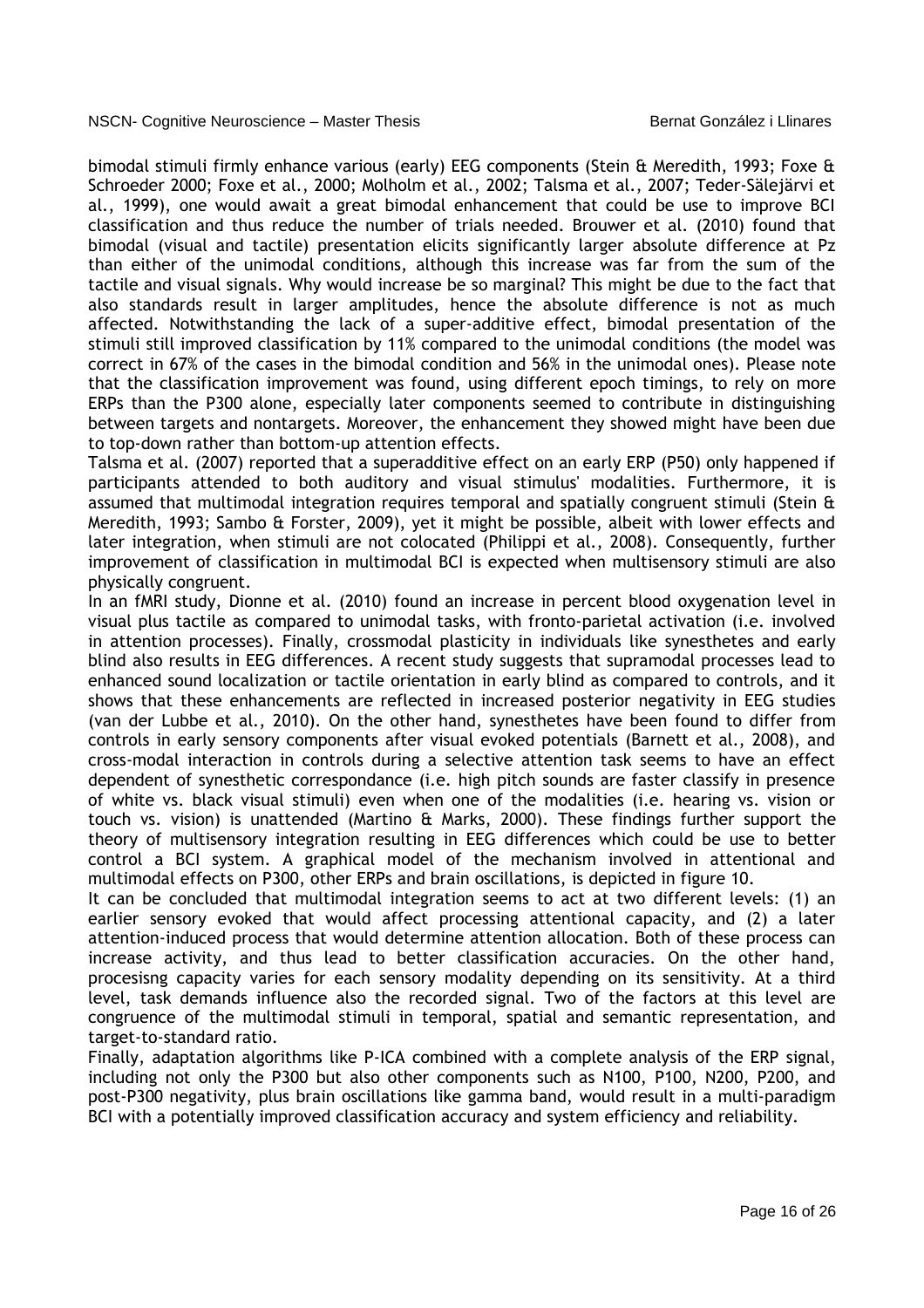

**Figure 9.** Model depicting the effects of how attentional and multimodal effects can affect brain activity as measured by P300 and other ERPs, as well as by brain oscillations such as gamma (modified from Kahneman, 1973)

# **Future Research**

There are different ways toward improving future P300-based BCIs: (1) speed could be increased by higher transfer rates, single trials, or deriving more information from the bit rates; (2) other non-P300 components could be added to the classification criteria, ranging from other ERPs to brain oscillations, eventually leading to a multi-paradigm BCIs; and (3) improving signal detection so that the BCI can be use in a normal-life context for both patients and mainstream.

## *Faster BCIs: transfer rate & single trials*

The efficiency of the system is often an issue in BCI systems, as a minimum 70% accuracy is necessary for effective communication, and an increase in accuracy from 75 % to 90 % (given 4 choices) almost doubles the bit rate (Sellers and Donchin, 2006). Please note that balance between accuracy and speed is needed. For instance, the bit rate record in a 6x6 matrix speller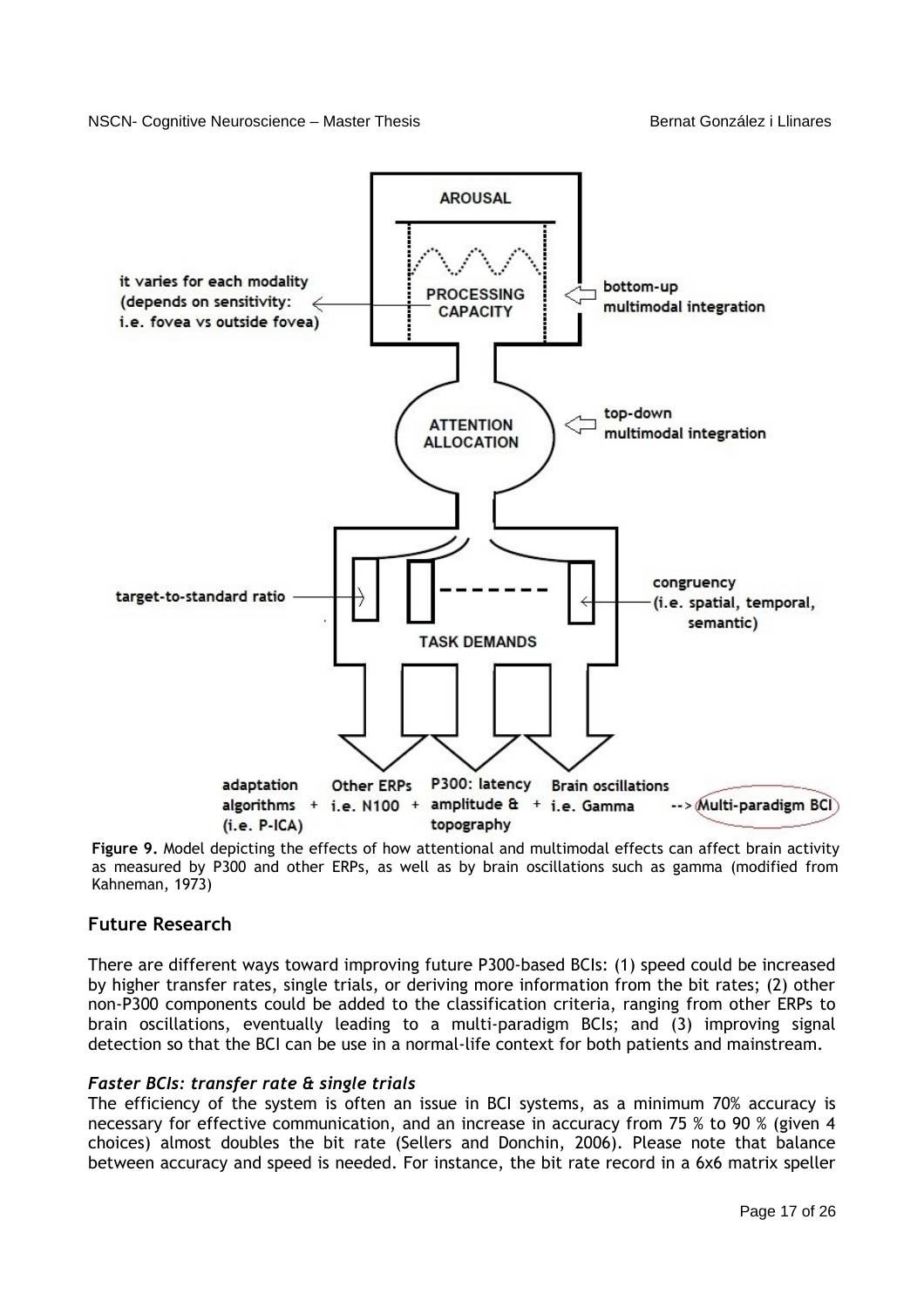is of 84.7 bits/min, but as the accuracy level was below 50% the device could not correctly spell even a single word (Meinicke et al., 2002). Typical P300-based BCIs reach transfer rates of approximately 10 bits/min (Elshout & Garcia Molina, 2009), but more recent experiments achieved higher accuracy rates (up to 100%) and transfer rates up to 25 bits/min even in disabled subjects (Hoffmann et al., 2008). Moreover, offline EEG analysis of P300 speller data has achieved higher transfer rates (up to 97.57 bits/min and a mean of 47.26 bits/min) using an algorithm based on support vector machines (Kaper et al., 2004). This method has never been implemented online and it is unclear whether it is even possible (Sellers and Donchin, 2006). Overall, P300-based BCIs need at least 70% accuracy and rapid transfer rates, but reaching that of current devices such as keyboards and mice (up to 350 bits/min) (Krepki et al, 2007) is still a far away horizon. Notwithstanding, the lower transfer rates compared to other electrophysiological signals, P300-based BCIs still have the advantage of lacking user training. Another avenue to increase efficiency is by optimally using present bit rates. Rebsamen et al. (2007) already based the steering of a wheelchair on this approach. Instead of moving by indicating angular directions, the user selects choices of locations (e.g. kitchen, bathroom etc.). Moreover, the achievement of classification in single trials has been studied by integration of a BCI-based online error-detection system (Blankertz et al., 2003; Buttfield et al., 2006). P300 based BCI systems using single trials have to be further investigated (Finke et al., 2009), as this would increase transfer rates. In summary, future BCI research should not only try to increase transfer rates with high accuracy, but also to use present bit rates in a more efficient way.

## *Towards a Multi-paradigm BCI*

Other ERPs, oscillations (i.e. gamma), or even multi-paradigm BCIs could be a way of improving current P300-based BCIs, but then they probably should not be called like that anymore. Other ERPs have been reviewed above, and brain oscillations are probably even more sensitive than ERPs, with the advantage that can also be used to extract information about motivation and emotions (for review see Knyazev, 2007), which can be useful for BCI operation (Allison et al., 2007). Thus, a multi-paradigm BCI seems to be the best way forward. Such system has only recently been tested in a 2-D cursor control in which Mu/Beta rhythm was measured during motor imagery to control horizontal movements, while the P300 was simultaneously and independently measured to control vertical movements (Li et al., 2010). This approach was reported to allow cursor movement between arbitrary positions and to improve system efficacy as compared to prior systems. Advances in this direction are expected to yield more successful results than each of the paradigms independently.

## *Assistive technologies and mainstream applications*

Most limitations on the extent of P300-based BCIs application are inherent to EEG. Mainly, the electrical sensitivity of EEG limits the use to still subjects in a laboratory setting, while in the real-world there are many noises and the signal needs to be recorded when the user is moving. Lotte et al. (2009) have been able to detect the P300 in walking subjects, which makes the feasibility of a wearable BCI a step closer. Using a P300-based BCI requires attention, which in real-life could be potentially difficult as the user could be distracted by the environment, other people, etc. Hence, testing BCIs by patients and healthy users in home environment is extremely important.

Further progress is expected in the coming years due to findings in hybrid BCI design, development of adaptation algorithms (i.e. Liang et al. 2010: Probabilistic Independent component analysis, P-ICA), assessment of mental states, integration of human-computer interaction principles, and conception of new BCI technology and EEG devices (Millan et al. 2010).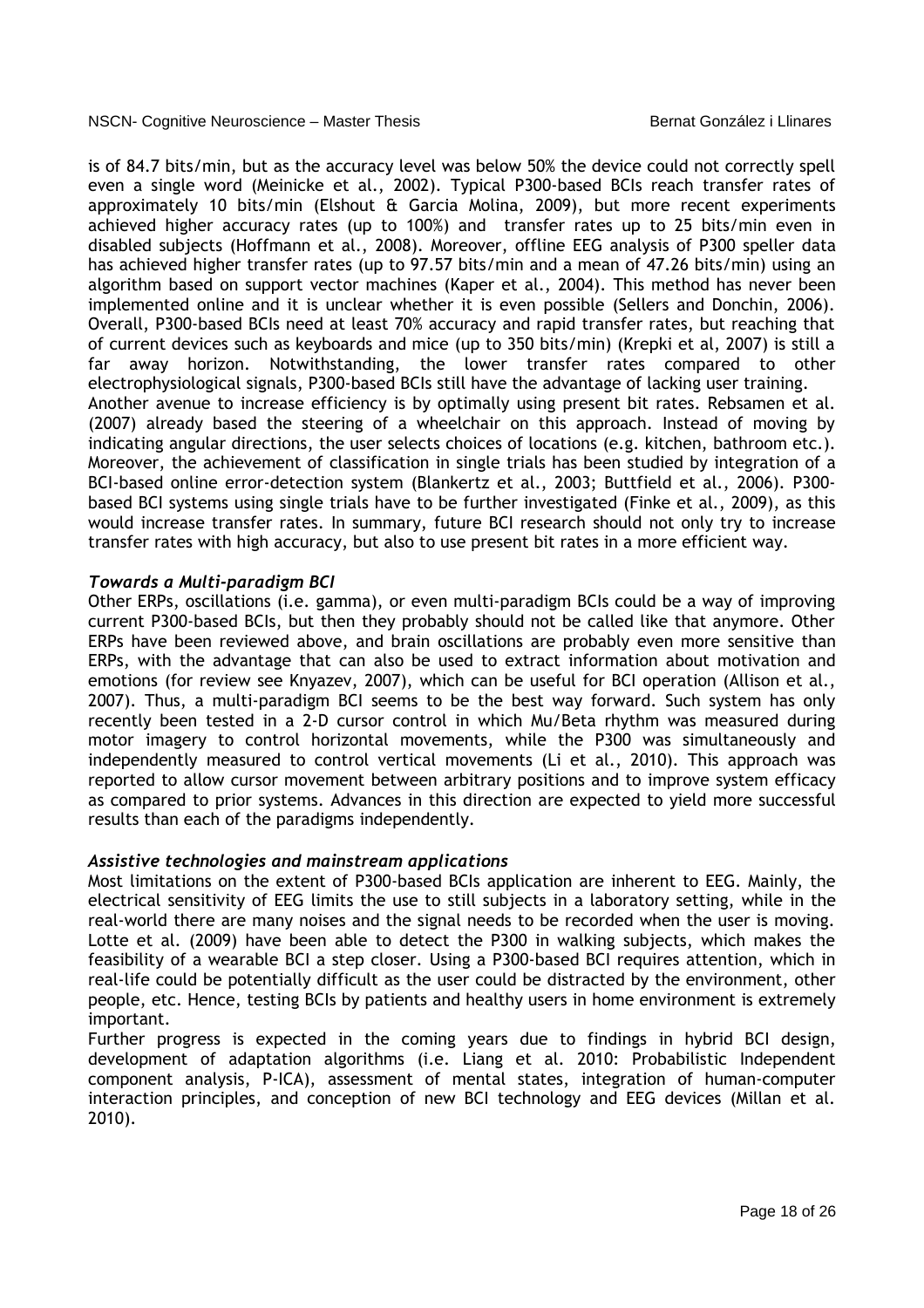# **Conclusion**

BCIs allow people to communicate or control external devices using brain activity alone. As no movements are needed, it is especially interesting for communication assistance of locked-in ALS patients. Different electrophysiological signals and components can be extracted to fulfill this aim. On the one hand, invasive BCIs require surgery and equipment is still relatively bulky and expensive. On the other hand, non-invasive BCIs are currently too slow to be practical for most situations. The P300 ERP is common in BCI systems due to its naive response to a task relevant stimulus (Wolpaw et al., 2002). Thus, a user can indicate a desired choice without requiring training. However, the P300 can be affected by different factors like attention (and per se age), motivation or fatigue (Allison, 2003). P300-based BCIs can be valuable for patients with severe motor disabilities such as in ALS, but also for the healthy user. However, current systems have certain drawbacks compared to conventional interfaces such as keyboards and mice, like lower transfer rates, lower accuracy, or bulky and expensive equipment (i.e. electrode cap and computer equipped with special software). In addition, the user often cannot set up the device alone and the signal is extremely sensitive to noise induced by movement or simply by the environment. All together, BCI are not going to replace current interfaces in the coming years (Allison et al. 2007), but they might improve the quality of life of locked-in ALS patients by helping them: (1) to communicate & control devices (i.e. P300 speller and internet browser) (2) in motor substitution (i.e. wheelchair with automated-navigation), (3) entertainment (i.e. Brain Paitning). For them, it is possible to benefit of present BCIs even without being yet as efficient as standard interfaces. Furthermore, P300-based devices might become useful in other application than BCIs. For instance in the diagnostic of early attentional deficits characteristic of schizophrenia or Alzheimer's disease, or in the court room as a "lie detector. The only P300-based BCIs which might have a short-term application are a game not with recreational purposes but rather as a neurofeedback system allowing for training attention, and a P300 BCI as supplemental controlling device for gaming (Finke et al., 2009) or painting (Kübler et al., 2009). However, it is not realistic to envision P300 BCIs replacing conventional gaming interfaces or being used as a "mental remote control" for lights, television or stereo. The exact effect of the different factors affecting BCI usability needs to be investigated as well as the application of BCIs in normal life conditions. Current BCI systems are often evaluated under highly controlled laboratory settings. As the aim of BCIs is to provide patients with a communication device, as well as to become mainstream applications, they should take into account the needs and limitations of ALS user and real-world environments. Applications for entertainment such as games or painting tools have already been developed. To be successfully implemented in the market, BCIs should not be difficult to use, while being fashionable, reliable and more affordable. New electrodes that do not need gel and can be integrated with current

devices like headphones, caps or glasses, make it a step closer to mainstream applications. Overall, disabled and healthy users can still benefit of P300-based BCIs, and adding multisensory stimuli to existing unimodal BCIs may provide different benefits. More research is needed to examine the interaction between modality and attention, the role of multimodal congruency in space, time and semantic representation, and the contributions of bottom-up and top-down processes. It has been proposed a model toward the integration of other non-P300 ERPs, and/ or brain oscillations, that would lead to a multi-paradigm BCIs with the potential to improve classification accuracies and thus the efficiency and reliability of the system.

## **Acknowledgements**

I would like to thank Marieke E. Thurlings for her patience in the daily supervision, as well as Peter J. Werkhoven and Nick Ramsey for their valuable insights.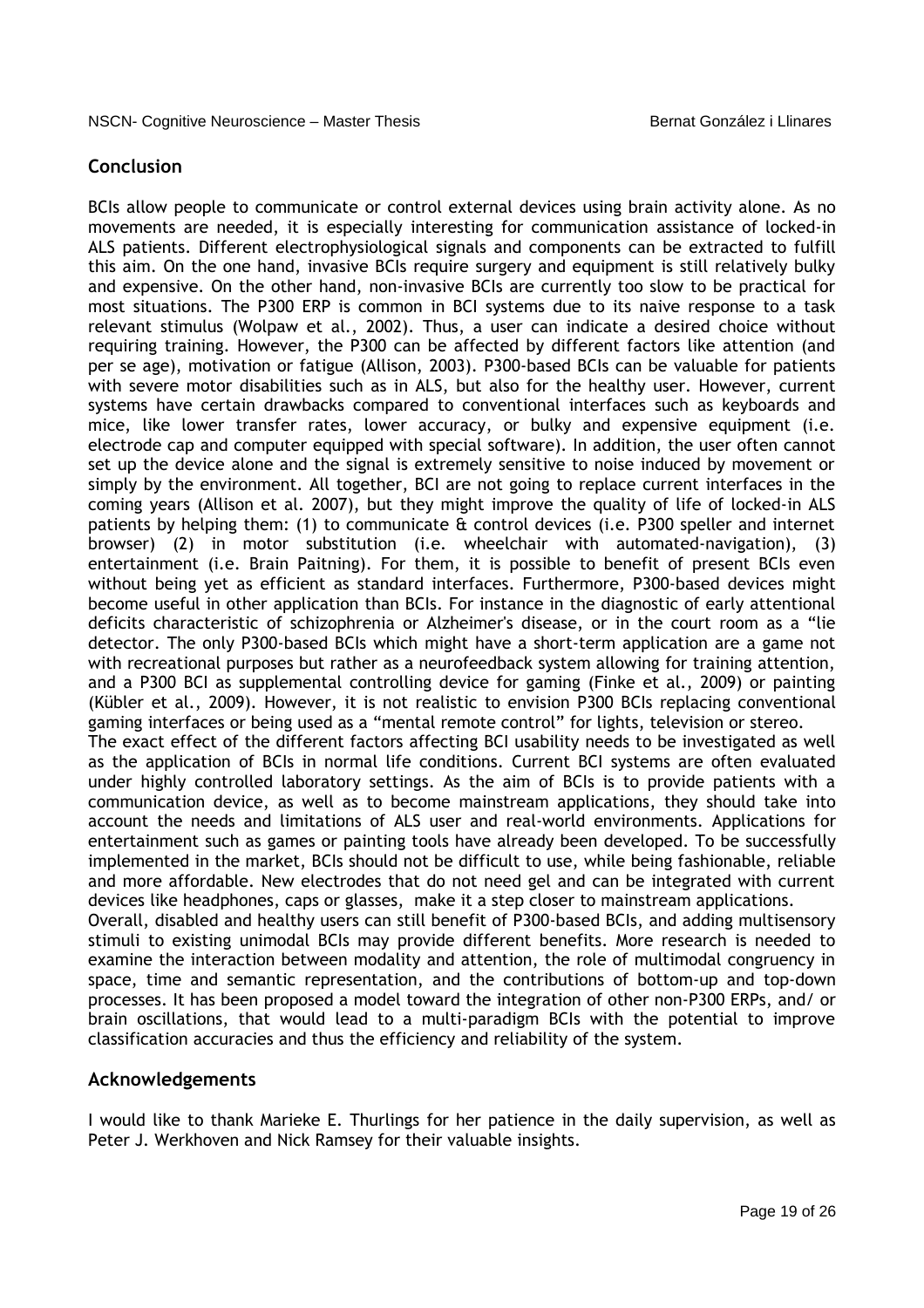## **References**

- Akatsuka K, Wasaka T, Nakata H, Kida T, Hoshiyama M, Tamura Y, Kakigi R (2007) Objective examination for two-point stimulation using a somatosensory oddball paradigm: an MEG study. Clin Neurophysiol 118: 403–411.
- Allison B, Graimann B, Gräser A (2007) Why use a BCI if you are healthy? BRAINPLAY 07 Brain-Computer Interfaces and Games Workshop at ACE (Advances in Computer Entertainment) 7-11.
- Allison B, Wolpaw EW, Wolpaw JR (2007b) Brain-computer interface systems: progress and prospects. Expert review of medical devices 4(4): 463-474.
- Allison BZ, Pineda JA (2006) Effects of SOA and flash pattern manipulations on ERPs, performance, and preference: implications for a BCI system. International Journal of Psychophysiology 59 (2): 127–140.
- Allison, B. (2003) P3 or not P3: Toward a Better P300 BCI. Dissertation for the degree Doctor of Philosophy in Cognitive Science, University of California, San Diego
- Aloise F, Lasorsa I, Schettini F, Brouwer AM, Mattia D, Babiloni F, Salinari S, Marciani MG, Cincotti F (2007) Multimodal stimulation for a P300-based BCI. International Journal of Bioelectromagnetism 9, 128-130.
- Barnett KJ, Foxe JJ, Molholm S, Kelly SP, Shalgi S, Mitchell KJ, Newell FN (2008) Differences in early sensory-perceptual processing in synesthesia: a visual evoked potential study. Neuroimage. 43(3):605-13
- Bayliss JD (2003) Use of the evoked potential P3 component for control in a virtual apartment. IEEE Trans. Neural. Sys. Reh. Eng. 11(2):113–116
- Beauchamp MS, Pasalar S, Ro T (2010) Neural substrates of reliability-weighted visual-tactile multisensory integration. Front Syst Neurosci. 4: 25.
- Bennington JY, Polich J (1999) Comparison of P300 from passive and active tasks for auditory and visual stimuli. International Journal of Psychophysiology 34 (2): 171–177.
- Bertrand O, Tallon-Baudry C (2000) Oscillatory gamma activity in humans: a possible role for object representation. Int J Psychophysiol 38:211–223
- Bianchi L, Sami S, Hillebrand A, Fawcett IP, Quitadamo LR, Seri S (2010) Which Physiological Components are More Suitable for Visual ERP Based Brain–Computer Interface? A Preliminary MEG/EEG Study. Brain Topogr 23:180–185
- Birbaumer N (2006) Brain-computer-interface research: coming of age. Clin Neurophysiol. 117(3):479-83.
- Blankertz B, Dornhege G, Schäfer C, Krepki R, Kohlmorgen J, Müller KR, Kunzmann V, Losch F, Curio G (2003) Boosting bit rates and error detection for the classification of fast-paced motor commands based on single-trial EEG analysis. IEEE Trans. Neural Syst. Rehabil. Eng. 11 (2): 127–131.
- Bos DPO, Reuderink B, van de Laar B, Gürkök H, Mühl C, Poel M, Nijholt A, Heylen D (2010) In: Tan DS, Nijholt A (eds) Braincomputer interfaces. Human-Computer Interaction Serie 0 (2): 149-178.
- Brouwer A, van Erp JBF (2010) A tactile P300 brain-computer interface. Frontiers in Neuroscience 4(19): 1– 12.
- Brouwer A, van Erp JBF, Aloise F and Cincotti F (2010) Tactile, Visual and Bimodal P300s: Could bimodal P300s boost BCI performance? SRX Neuroscience, Article ID: 967027.
- Buttfield A, Ferrez PW, Millán JR (2006) Towards a robust BCI: Error potentials and online learning. IEEE Trans. Neural Syst. Rehabil. Eng. 14 (2): 164–168.
- Cappendijk, D., Dobrescu, A., Tomin, M., van de Ven, S. (2009) Brain Computer Interfaces: the effects of visual and tactile stimuli on the P300. MMPI 2009 Report Group 1, Unpublished.
- Chen YC, Spence C (2010) When hearing the bark helps to identify the dog: semantically-congruent sounds modulate the identification of masked pictures. Cognition. 114(3):389-404
- Cincotti F, Mattia D, Aloise F, Bufalari S, Schalk G, Oriolo G, Cherubini A, Marciani MG, Babiloni F (2008) Non-invasive brain-computer interface system: towards its application as assistive technology. Brain Res Bull. 75(6):796-803
- Coffey, EBJ, Brouwer, AM, Wilschut, ES, and van Erp, JBF (2009) Brain–machine interfaces in space: Using spontaneous rather than intentionally generated brain signals. Acta Astronautica 67 (2010) 1–11
- Comerchero MD, Polich J (1999) P3a and P3b from typical auditory and visual stimuli. Clinical Neurophysiology 110 (1): 24–30.
- Crick FC, Koch C (2005) What is the function of the claustrum? Philos Trans R Soc Lond B Biol Sci 360: 1271–1279.
- Croft RJ, Gonsalvez CJ, Gabriel C, Barry RJ (2003) Target-to-target interval versus probability effects on P300 in one and two-tone tasks. Psychophysiology 40 (3): 322–328.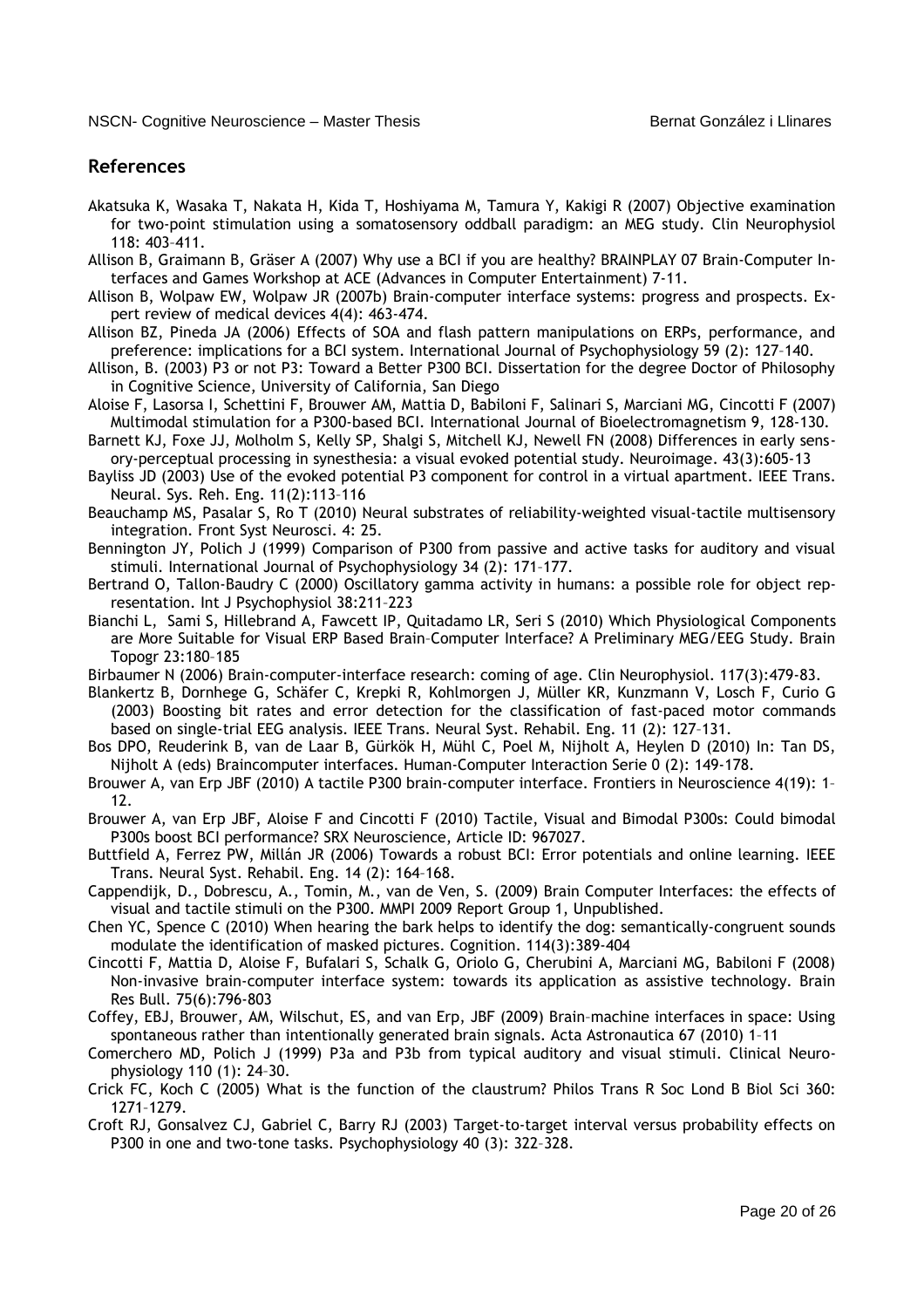- Czigler I, Weisz J, Winkler I (2006) ERPs and deviance detection: visual mismatch negativity to repeated visual stimuli. Neurosci Lett 401: 178–182.
- Dekker J, González i Llinares B, Joling A, Vasilescu D (2010) Effect of bimodal stimuli and task instruction on the P300. MMPI 2010 Report, Unpublished.
- Dionne JK, Meehan SK, Legon W, Staines WR (2010) Crossmodal influences in somatosensory cortex: Interaction of vision and touch. Hum Brain Mapp. 31(1):14-25.
- Donchin E, Spencer KM, Wijesinghe R (2000) The mental prosthesis: assessing the speed of a P300-based brain-computer interface. IEEE Trans. Rehabil. Eng. 8, 174–179
- Driver, J., and Noesselt, T. (2008). Multisensory interplay reveals crossmodal influences on 'sensory-specific' brain regions, neural responses, and judgments. Neuron 57, 11–23.
- Duell, D., Helder, M., and Stüvel, S.A. (2009) An Empirical Study on the E\_ect of Bimodal Stimuli and Various ISIs on the P3. MMPI 2009 Report Group 2, Unpublished .
- Eimer, M, Cockburn, D, Smedley, B, and Driver, J (2001) Cross-modal links in endogenous spatial attention are mediated by common external locations: evidence from event-related brain potentials. J. Exp. Brain Research 139: 4, pp. 398-411.
- Elshout, J. and Garcia Molina, G., (2009) Review of Brain-Computer Interfaces based on the P300 evoked potential. Koninklijke Philips Electronics N.V.
- Fallgatter, A.J., Mueller, Th.J. and Strik, W.K. (1997) Neurophysiological correlates of mental imagery in different sensory modalities. Int. J. Psychophysiol., 25: 145–153.
- Farwell LA, Donchin E (1988) Talking off the top of your head: toward a mental prothesis utilizing eventrelated brain potentials. Electroenceph clin Neurophysiol 70: 510–523.
- Fernández-Miranda JC, Rhoton Jr. AL, Kakizawa Y, Choi C, Álvarez-Linera J (2008) The claustrum and its projection system in the human brain: a microsurgical and tractographic anatomical study Laboratory investigation. Journal of Neurosurgery 108(4): 764-774.
- Finke A, Lenhardt A, Ritter H (2009) The MindGame: A P300-based brain–computer interface game. Neural Networks 22 (9): 1329-1333.
- Foxe JJ, Morocz IA, Murray MM, Higgins BA, Javitt DC, Schroeder CE (2000) Multisensory auditory-somatosensory interactions in early cortical processing revealed by high-density electrical mapping. Cognitive Brain Research 10 (1-2): 77–83.
- Foxe JJ, Schroeder CE (2005) The case for feedforward multisensory convergence during early cortical processing. NeuroReport 16 (5): 419–423.
- Furdea, A., Halder, S., Bross, D., Nijboer, F., Birbaumer, N., & Kübler, A. (under revision). An auditory oddball (P300) spelling system for brain-computer interfaces (BCI). Psychophysiology 46 (3): 617-625.
- Gondan M, Röder B (2006) A new method for detecting interactions between the senses in event-related potentials. Brain Res 389–397.
- Gratton G, Coles MG, Donchin E (1983) A new method for off-line removal of ocular artifact. Electroencephalography and Clinical Neurophysiology 55(4): 468-84.
- Green JJ, McDonald JJ (2006) An event-related potential study of supramodal attentional control and crossmodal attention effects. Psychophysiol 43: 161–171.
- Guan C, Thulasidas M, Wu J (2004) High performance P300 speller for brain-computer interface. In Proceedings of the IEEE International Workshop on Biomedical Circuits and Systems S3.5. INV-13-16.
- Guger C, Daban S, Sellers E, Holzner C, Krausz G, Carabalona R, Gramatica F, Edlinger G (2009) How many people are able to control a P300-based brain-computer interface (BCI)? Neurosci Lett. 462(1):94-8.
- Guger C, Edlinger G, Harkam W, Niedermayer I, Pfurtscheller G (2003) How many people are able to operate an EEG-based brain–computer interface ? IEEE Trans. Neural Syst. Rehab. Eng. 11: 145–147.
- Hadjikhani, N, and Roland, PE (1998) Cross-modal transfer of information between tactile and visual representations in the human brain: a positron emission tomographic study. The Journal of Neuroscience 18(3): 1072-1084.
- Haenschel C, Vernon DJ, Dwivedi P, Gruzelier JH, Baldeweg T (2005) Event related brain potential correlates of human auditory sensory memory-trace formation. J Neurosci 25: 10494–10501
- Halder S, Furdea A, Leeb R, Müller-Putz G, Hösle A, Kübler A (2009) Implementation of SMR based brain painting. Poster at COST Neuromath Workshop.
- He B (ed.) (2005) Neural Engineering (figure BCI-scheme: Vallabhaneni A, Wang T, He B. Brain-Computer Interface). Kluwer/Plenum.
- Helbig HB, Noppeney U, Ernst M (2007) Neural systems involved in visual-tactile integration of shape information. Fachtagung Psychologie und Gehirn.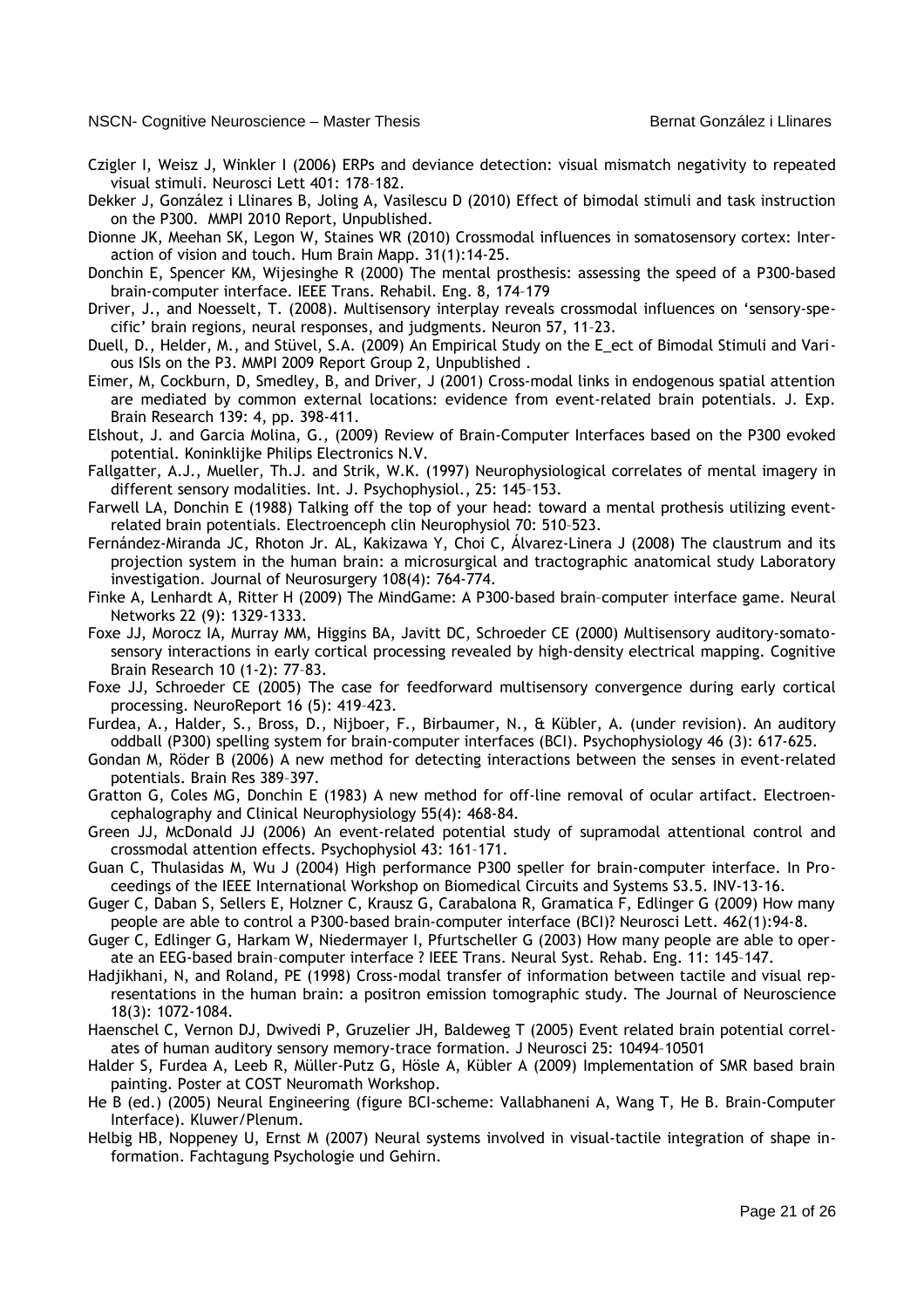- Herrmann CS, Mecklinger A (2001) Gamma activity in human EEG is related to high-speed memory comparisons during object selective attention. Vis Cogn 8:593–608
- Hill N.J., Lal T.N., Bierig K., Birbaumer N., Schölkopf B. (2005) An auditory paradigm for brain-computer interfaces. In Advances in neural information processing systems: 569–576.
- Hjelm SI (2003) The Making of Brainball. Interactions 10 (1): 26:34.
- Hochberg LR, Serruya MD, Friehs GM, Mukand JA, Saleh M, Caplan AH, Branner A, Chen D, Penn RD, Donoghue JP (2006) Neuronal ensemble control of prosthetic devices by a human with tetraplegia. Nature 442: 164–171.
- Holdstock JS, Hocking J, Notley P, Devlin JT, Price CJ (2009) Integrating visual and tactile information in the perirhinal cortex. Cereb Cortex. (12):2993-3000.
- Işoğlu-alkaç U, Kedzior K, Karamürsel S, Ermutlu N (2007) Event-related potentials during auditory oddball, and combined auditory oddball-visual paradigms. International Journal of Neuroscience 117(4): 487-506
- Iturrate I, Antelis J, Minguez J, Kübler A (2009) Non-Invasive Brain-Actuated Wheelchair Based on a P300 Neurophysiological Protocol and Automated Navigation. IEEE Transactions on Robotics 25(3): 614-627.
- Jansen BH, Allam A, Kota P, Lachance K, Osho A, Sundaresan K (2004) An exploratory study of factors affecting single trial P300 detection. IEEE Transactions on Biomedical Engineering 51(6): 975–978.
- Ji J, Porjesz B, Begleiter H, Chorlian D (1999) P300: the similarities and differences in the scalp distribution of visual and auditory modality.Brain Topogr. 11(4):315-27.
- Johnson R (1993) On the neural generators of the P300 component of the event related potential. Psychophysiology 30(1): 90-97
- Jung TP, Makeig S, Westerfield M, Townsend J, Courchesne E, Sejnowski TJ (2001) Analysis and visualization of single trial event-related potentials. Human Brain Mapping 14 (3): 166–185
- Kahneman D. Attention and effort. Englewood-Cliffs: Prentice Hall; 1973.
- Kanayama, N., Sato, A. and Ohira, H. (2007), Crossmodal effect with rubber hand illusion and gammaband activity. Psychophysiology, 44: 392–402
- Kaper M, Meinicke P, Grossekathoefer U, Lingner T, Ritter H (2004) BCI competition 2003—data set IIb: support vector machines for the P300 speller paradigm. IEEE Transactions on Biomedical Engineering 51 (6): 1073–1076.
- Kayser C (2007) Listening with your eyes. Scientific American Mind 4(2), 24-29.
- Kayser C, Logothetis NK (2007) Do early sensory cortices integrate cross-modal information? Brain Struct Funct. 12(2):121-32
- Kayser C, Petkov CI, Augath M, Logothetis NK (2005) Integration of touch and sound in auditory cortex. Neuron 48(2), 373-384
- Kayser C, Petkov CI, Lippert M, Logothetis NK (2005b) Mechanisms for Allocating Auditory Attention: An Auditory Saliency Map. Current Biology 15 (21): 1943-1947
- Kekoni J, Hamalainen H, Saarinen M, Grohn J, Reinikainen K, Lehtokoski A, Näätänen R (1997) Rate effect and mismatch responses in the somatosensory system: ERP recordings in humans. Biol Psychol 46: 125– 142.
- Knyazev GG (2007) Motivation, emotion, and their inhibitory control mirrored in brain oscillations. Neuroscience and biobehavioral reviews 31: 377-395.
- Koivisto M, Revonsuo A, Lehtonen M (2008) Independence of visual awareness from the scope of attention: an electrophysiological study. Cereb Cortex 16(3):415-24.
- Kotchoubey B, Lang S (2001) Event-related potentials in an auditory semantic oddball task in humans. Neuroscience Letters 310 (2-3): 93–96.
- Krusienski, D. J., Sellers, E. W., Cabestaing, F., Bayoudh, S., McFarland, D. J., Vaughan, T. M., & Wolpaw, J. R. (2006). A comparison of classification techniques for the P300 Speller. J Neural Eng., 3(4), 299- 305
- Kübler A, Furdea A, Halder S, Hösle A (2008) Brain painting BCI meets art. In Proc. 4th Int. BCI Workshop & Train. Course: 361–366.
- Kübler, A., Furdea, A., Halder, S., Hammer, E. M., Nijboer, F. and Kotchoubey, B. (2009), A Brain–Computer Interface Controlled Auditory Event-Related Potential (P300) Spelling System for Locked-In Patients. Annals of the New York Academy of Sciences, 1157: 90–100.
- Lakatos P, O'Connell MN, Barczak A, Mills A, Javitt DC, Schroeder CE (2009) The leading sense: supramodal control of neurophysiological context by attention.Neuron. 64(3):419-30.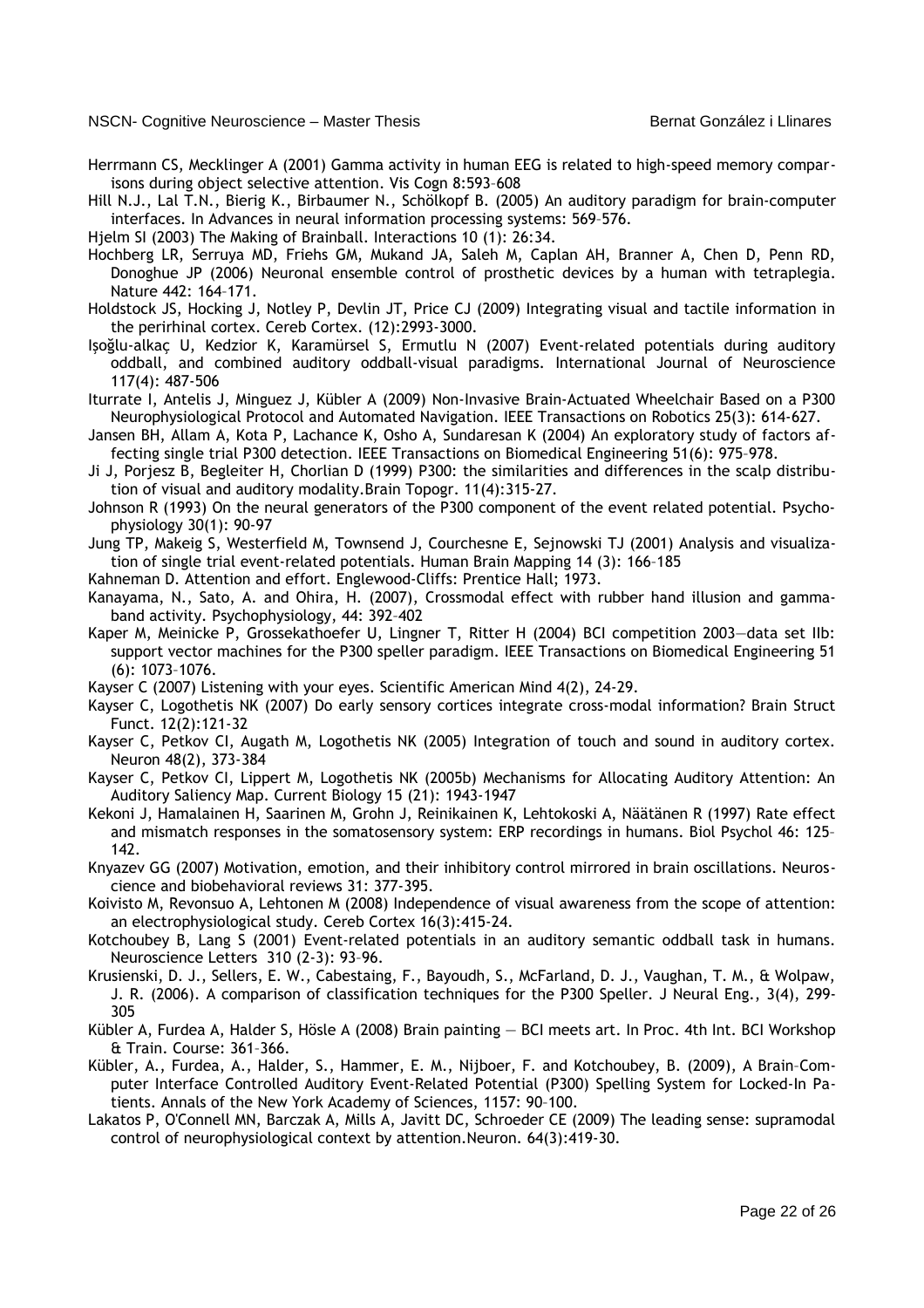- Lang S, Kotchoubey B (2002) Brain responses to number sequences with and without active task requirement. Clinical Neurophysiology 113 (11): 1734–1741.
- Latinus M, VanRullen R, Taylor MJ (2010) Top-down and bottom-up modulation in processing bimodal face/voice stimuli. BMC Neurosci. 11:36.
- Laurienti J, Kraft RA, Maldjian JA, Burdette JH, Wallace MT (2004) Semantic congruence is a critical factor in multisensory behavioral performance, Exp. Brain Res. 158: 405–414.
- Lebedev, MA and Nicolelis, MAL (2006) Brain–machine interfaces: past, present and future. Trends in Neurosciences 29 (9): 536-546
- Lemus L, Hernández A, Luna R, Zainos A, Romo R (2010) Do sensory cortices process more than one sensory modality during perceptual judgments? Neuron. 67(2):335-48.
- Li Y, Long J, Zhang H, Guan C, Yu T, Yu Z (2010) An EEG-based BCI System for 2-D Cursor Control by Combining Mu/Beta Rhythm and P300 Potential. IEEE Trans Biomed Eng. 2010 Jul 8. [Epub ahead of print]
- Liang M, Mouraux A, Chan V, Blakemore C, Iannetti GD (2010) Functional characterisation of sensory ERPs using probabilistic ICA: effect of stimulus modality and stimulus location. Clin Neurophysiol. 121(4):577-87.
- Lotte F, Fujisawa J, Touyama H, Ito R, Hirose M, Lécuyeret A (2009) Towards ambulatory brain-computer interfaces: a pilot study with P300 signals. Proceedings of the International Conference on Advances in Computer Enterntainment Technology.
- Lulé D, Zickler C, Häcker S, Bruno MA, Demertzi A, Pellas F, Laureys S, Kübler A (2009) Life can be worth living in locked-in syndrome. In Laureys S, Schiff ND, Owen AM (eds) Coma science: clinical and ethical implications. Coma Science/ Progress in Brain Research 177 (ch. 23): 339-382.
- Luo Y, Wei J (1997) Mismatch negativity of ERP in cross-modal attention. Sci China C Life Sci. 40(6):604- 12.
- Macaluso E, Driver J, van Velzen J, Eimer M (2005) Influence of gaze direction on crossmodal modulation of visual ERPs by endogenous tactile spatial attention. Cognitive Brain Research 23: 406-417.
- Martino G, Marks L E, 2000, "Cross-modal interaction between vision and touch: the role of synesthetic correspondence" Perception 29(6) 745 – 754
- McCarley RW, Nakamura M, Shenton ME, Salisbury DF (2008) Combining ERP and Structural MRI Information in First Episode Schizophrenia and Bipolar Disorder. Clin EEG Neurosci. 39(2): 57–60.
- McFarland DJ, Sarnacki WA, Wolpaw JR (2008) Electroencephalographic (EEG) Control of Three-Dimensional Movement. Soc. for Neuroscience Abstract.
- Meinicke, P., Kaper, M., Hoppe, F., Huemann, M., Ritter, H (2002) Improving transfer rates in brain computer interface: A case study. NIPS 1107–1114.
- Millán JR, Rupp, R., Muller-Putz, G., Murray-Smith, R., Giugliemma, C., Tangermann, M., Vidaurre, C., Cincott, F., Kübler, A., Leeb, R., Neuper, C., Muller, K.R. Mattia, D. (2010) Combining brain-computer interfaces and assistive technologies: state-of-the-art and challenges. Frontiers in Neuroprosthetics 4:161.
- Molholm S, Ritter W, Murray MM, Javitt DC, Schroeder CE, Foxe JJ (2002) Multisensory auditory-visual interactions during early sensory processing in humans: a highdensity electrical mapping study. Cognitive Brain Research 14 (1): 115–128
- Moran, R.J., Molholm, S., Reilly, R.B. & Foxe, J.J. (2008) Changes in effective connectivity of human superior parietal lobule under multisensory and unisensory stimulation. Eur. J. Neurosci., 27, 2303–2312.
- Morgan CD, Murphy C (2010) Differential effects of active attention and age on event-related potentials to visual and olfactory stimuli. Int J Psychophysiol. 2010 Aug 3. [Epub ahead of print]
- Mugler E, Bensch M, Halder S, Rosenstiel W, Bogdan M, Birbaumer N, Kübler A (2008) Control of an internet browser using the P300 event-related potential. International Journal of Bioelectromagnetism, 10(1), 56-63.
- Mühl C, Gürkök H, Bos DPO, Thurlings ME, Scherffig L, Duvinage M, Elbakyan AA, Kang SW, Poel M, Heylen D (2010) Bacteria Hunt: Evaluating multi-paradigm BCI interaction. J Multimodal User Interfaces. Published online (14th August 2010).
- Müller V, Mohr B, Rosin R, Pulvermuller F, Müller F, Birbaumer N (1997) Short term effects of behavioral treatment on movement initiation and postural control in Parkinson's disease: a controlled clinical study. Mov Disord 12: 306–314.
- Murray MM, Spierer L (2009) Auditory spatio-temporal brain dynamics and their consequences for multisensory interactions in human. Hearing Research 258 (1-2): 121-133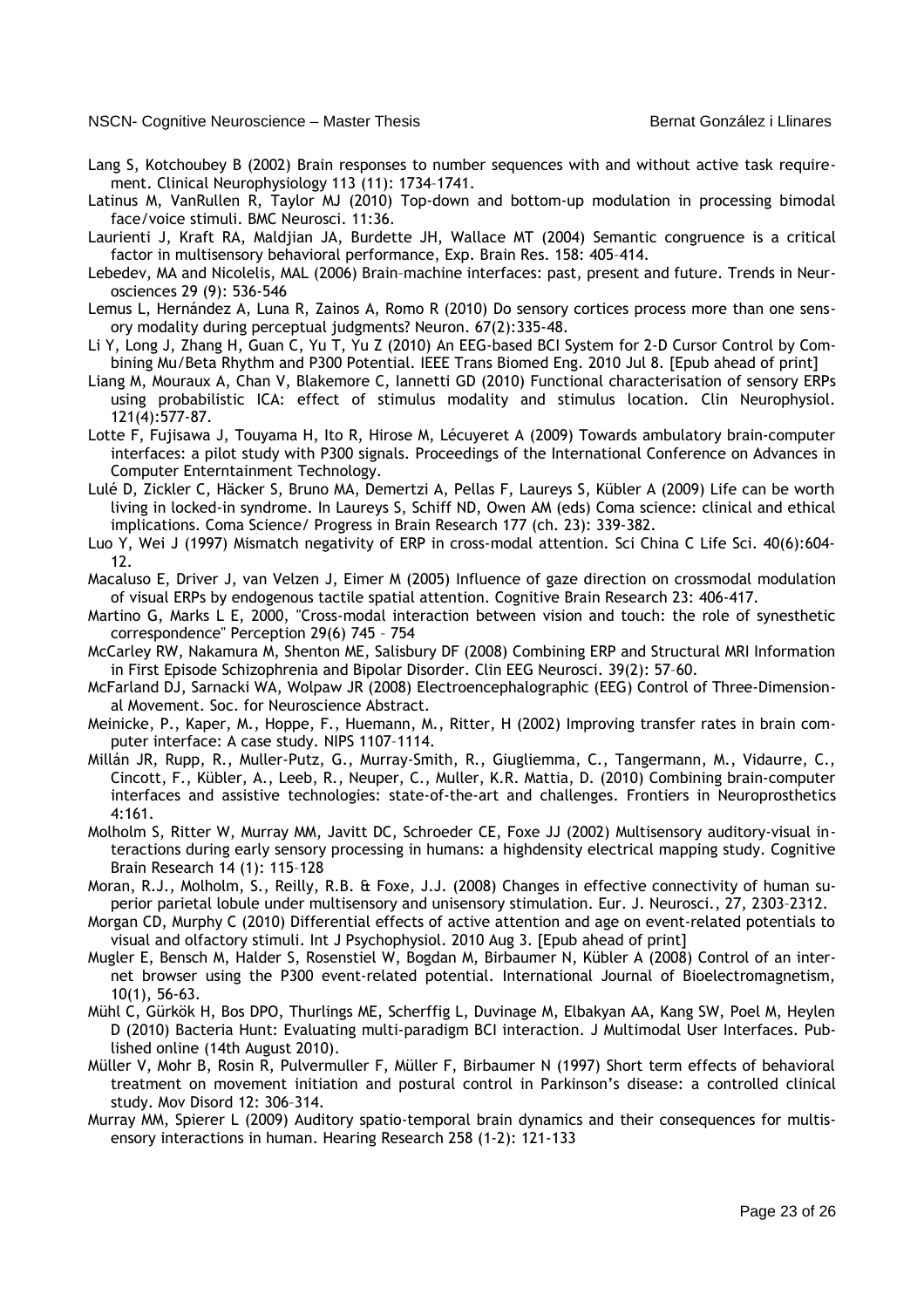- Näätänen R, Gaillard AWK (1983) Tutorials in event-related potential research: Endogenous components. (chapter: The orienting reflex and the N2 deflection of the ERP): 119–141.
- Näätänen R, Paavilainen P, Rinne T, Alho K (2007) The mismatch negativity (MMN) in basic research of central auditory processing: a review. Clin Neurophysiol 118: 2544–2590.
- Näätänen R, Picton T (1987) The N1 wave of the human electric and magnetic response to sound: a review and an analysis of the component structure. Psychophysiology 24(4):375-425.
- Nickerson RS (1973) Intersensory facilitation of reaction time: energy summation or preparation enhancement? Psychological Review 80 (6): 489–509.
- Nicolelis MAL, Baccala LA, Lin RCS, Chapin JK (1995) Sensorimotor encoding by synchronous neural ensemble activity at multiple levels of the somatosensory system. Science. 268, 1353-1358.
- Niedermeyer E, Lopes Da Silva F (Eds.) (2004) Electroencephalography: Basic Principles, Clinical Applications and Related Fields (5th ed.) Lippincott Williams and Wilkins.
- Nieuwenhuis S, Aston-Jones G, Cohen JD (2005) Decision Making, the P3, and the Locus Coeruleus–Norepinephrine System. Psychological bulletin 131(4): 510-532.
- Nijholt A (2009) BCI for games: A 'state of the art' survey. In Proc. 7th Int. Conf. Entertain. Comp. (ICEC'08): 225–228.
- Nijholt A, Bos DPO, Reuderink B (2009) Turning shortcomings into challenges: Brain-computer interfaces for games. Entertainment Computing 1 (2): 85-94.
- Nijholt A, Tan D (2007) Playing with your brain: brain-computer interfaces and games. Proceedings of the international conference on Advances in computer entertainment technology. Salzburg, Austria.
- Nijholt A, Tan D, Allison B, Millán JR,, Graimann B (2008) Brain-computer interfaces for hci and games. CHI '08 extended abstracts on Human factors in computing systems, Florence, Italy.
- Nijholt A, Tan D, Pfurtscheller G, Brunner C, Millán JR, Allison B, Graimann B, Popescu F, Blankertz B, Müller KR (2008b). Brain–computer interfacing for intelligent systems. IEEE Intell. Syst. 23, 72–79.
- Patel SH, Azzam PN (2005) Characterization ofN200 and P300: Selected studies of the event-related potential. Int. J. Med. Sci. 2: 147–154
- Paulus KS, Magnano I, Piras MR, Solinas MA, Solinas G, Sau GF, Aiello I (2002) Visual and auditory event-related potentials in sporadic amyotrophic lateral sclerosis. Clin Neurophysiol 113:853–61.
- Piccione F, Giorgi F, Tonin P, Priftis K, Giove S, Silvoni S, Palmas G, Beverina F (2006) P300-based brain– computer interface: reliability and performance in healthy and paralysed participants. Clin Neurophysiol 117: 531-537.
- Polich J (2007) Updating P300: an integrative theory of P3a and P3b. ClinicalNeurophysiology 118 (10): 2128–2148.
- Polich J, Alexander JE, Bauer LO, Kuperman S, Morzorati S, O'Connor SJ, Porjesz B, Rohrbaugh J, Begleiter H (1997) P300 topography of amplitude/latency correlations. Brain Topogr. 9:275–282
- Polich J, Brock T, Geisler MW (1991) P300 from auditory and somatosensory stimuli: probability and interstimulus interval. International Journal of Psychophysiology 11 (2): 219–223.
- Polich J, Corey-Bloom J (2005) Alzheimer's disease and P300: review and evaluation of task and modality.- Curr Alzheimer Res. 2(5):515-25
- Polich J, Heine MRD (1996) P300 topography and modality effects from a single-stimulus paradigm. Psychophysiology 33 (6): 747–752.
- Polikoff J, Bunnell H, Borkowski W (1995) Toward a P300-based computer interface. In Proceedings of the RESNA '95 Annual Conference.
- Ranganath C, Rainer G (2003) Neural mechanisms for detecting and remembering novel events. Nature Reviews Neuroscience 4: 193-202.
- Rebsamen B., Teo C.L., Zeng Q., Ang Jr.M.H., Burdet E., Guan C., Zhang H., Laugier C. (2007) Controlling a wheelchair indoors using thought. IEEE intelligent systems; 18-24.
- Remedios, R. and N. K. Logothetis and C. Kayser (2007) Multisensory Integration in the Claustrum. 37th Annual Meeting of the Society for Neuroscience 37
- Reuderink B (2008) Games and Brain-Computer Interfaces: The State of the Art. WP2 BrainGain Deliverable, HMI, University of Twente.
- Rinsma, T, Brouwer, AM, and van Erp, JBF (2009) Speeding up the TNO Tactile BCI: Effects of stimulus duration and inter-stimulus interval.
- Rockstroh B, Elbert T, Canavan A, Lutzenberger W, Birbaumer N (1989) Slow cortical potentials and behavior, 2nd ed. Baltimore, MD: Urban and Schwarzenberg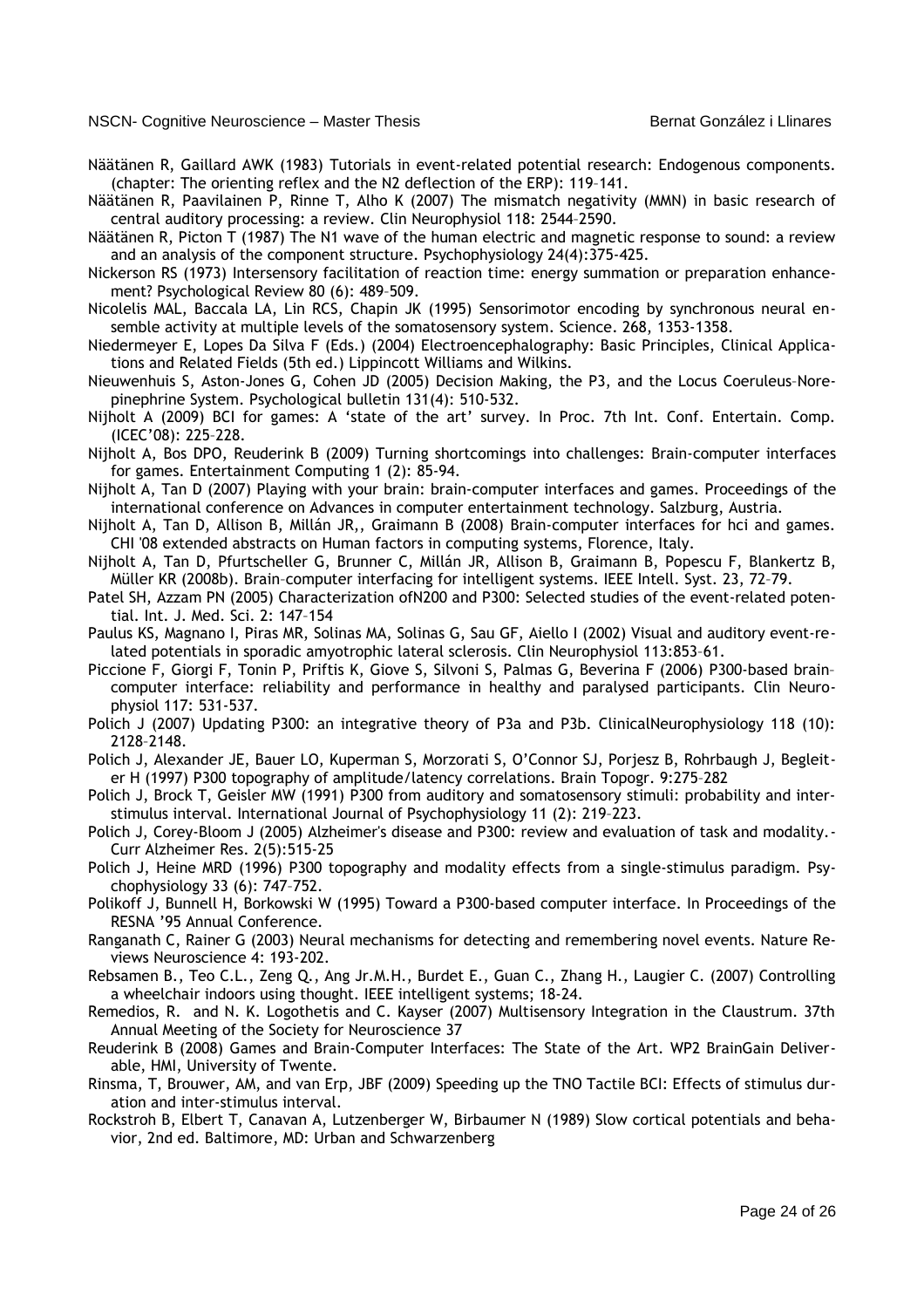- Romero R, Polich J (1996) P3(00) habituation from auditory and visual stimuli. Physiology and Behavior 59 (3): 517–522, 1996.
- Rosenfeld JP, Biroschak JR, Furedy JJ (2006) P300-based detection of concealed autobiographical versus incidentally acquired information in target and non-target paradigms. International Journal of Psychophysiology 60 (3): 251–259.
- Ruesch J, Lopes M, Bernardino A, Hörnstein J, Santos-Victor J, Pfeifer R (2008) Multimodal Saliency-Based Bottom-Up Attention A Framework for the Humanoid Robot iCub. IEEE International Conference on Robotics and Automation.
- Salisbury DF, Shenton ME, Sherwood AR, Fischer IA, Yurgelun-Todd DA, Tohen M, McCarley RW (1998) First-Episode Schizophrenic Psychosis Differs From First-Episode Affective Psychosis and Controls in P300 Amplitude Over Left Temporal Lobe. Arch Gen Psychiatry. 55(2):173-80.
- Sambo C. F. and Forster B. (2009) An ERP investigation on visuo-tactile interactions in peripersonal and extra-personal space: evidence for the spatial rule. Journal of Cognitive Neuroscience, 21:8, 1550- 1559.
- Sangal B, Sangal JM (1996) Topography of auditory and visual P300 in normal adults. Clin Electroencephalogr. 27(3):145-50.
- Schreuder M, Blankertz B, Tangermann M, 2010 A New Auditory Multi-Class Brain-Computer Interface Paradigm: Spatial Hearing as an Informative Cue. PLoS ONE 5(4): e9813
- Schreuder M, Blankertz B, Tangermann M (2010) A New Auditory Multi-Class Brain-Computer Interface Paradigm: Spatial Hearing as an Informative Cue. PLoS ONE 5(4): e9813.
- Schröger E, Widmann A (1998) Speeded responses to audiovisual signal changes result from bimodal integration. Psychophysiology 35 (6): 755–759.
- Sellers E, Donchin E. (2006) A P300-based brain–computer interface: initial tests by ALS patients. Clin Neurophysiol; 117(3):538–48.
- Sellers, E., Krusienski, DJ, McFarland, DJ, Vaughan, TM and Wolpaw, JR. (2006) A P300 event-related potential brain–computer interface (BCI): The effects of matrix size and inter stimulus interval on performance. Biological Psychology, Volume 73, Issue 3, October 2006, Pages 242-252
- Senkowski D, Gomez-Ramirez M, Lakatos P, Wylie GR, Molholm S, Schroeder CE, Foxe JJ (2007) Multisensory processing and oscillatory activity: Analyzing non-linear electrophysiological measures in humans and simians. Exp Brain Res 177:184–195.
- Senkowski D, Herrmann CS (2002) Effects of task difficulty on evoked gamma activity and ERPs in a visual discrimination task. Clin Neurophysiol 113:1742–1753
- Senkowski D, Talsma D, Herrmann CS, Woldorff MG. (2005) Multisensory processing and oscillatory gamma responses: effects of spatial selective attention. Exp Brain Res 166:411–426
- Shishkin SL, Ganin IP, Basyul IA, Zhigalov AY, Kaplan AY (2009) N1 wave in the P300 BCI is not sensitive to the physical characteristics of stimuli. Journal of Integrative Neuroscience 8 (4): 421-425.
- Spence C, Pavani F, Maravita A, Holmes NP (2008) Multi-sensory interactions. In: M.C. Lin and M.A. Otaduy, Editors, Haptic Rendering: Foundations, Algorithms, and Applications, AK Peters, Wellesley, MA: 21–52.
- Spencer KM, Polich J (1999) Poststimulus EEG spectral analysis and P300: attention, task, and probability. Psychophysiology 36 (2): 220–232
- Spencer KM, Salisbury DF, Shenton ME, McCarley RW (2008) Gamma-band auditory steady-state responses are impaired in first episode psychosis. Biol Psychiatry. 1;64(5):369-75
- Stanford TR, Stein BE (2007) Superadditivity inmultisensory integration: putting the computation in context. NeuroReport 18 (8): 787–792.
- Stein BE, Meredith MA (1993) The Merging of the Senses. The MIT Press, Cambridge, Mass, USA.
- Sutton S, Braren M, Zubin J, John ER (1965) Evoked-potential correlates of stimulus uncertainty. Science 150(700): 1187-1188.
- Szél, Á., Röhlich, P., Caffé, A. R. and van Veen, T. (1996), Distribution of cone photoreceptors in the mammalian retina. Microscopy Research and Technique, 35: 445–462.
- Talsma D, Doty TJ, Woldorff MG (2007) Selective attention and audiovisual integration: is attending to both modalities a prerequisite for early integration? Cerebral Cortex 17 (3): 679–690.
- Talsma, D., Doty, T.J., Strowd, R. & Woldorff, M.G. (2006) Attentional capacity for processing concurrent stimuli is larger across sensory modalities than within a modality. Psychophysiology, 43, 541–549.
- Taylor D, Tillery S, Schwartz A (2002) Direct cortical control of 3D neuroprosthetic devices. Science 296 (5574): 1829–1832.